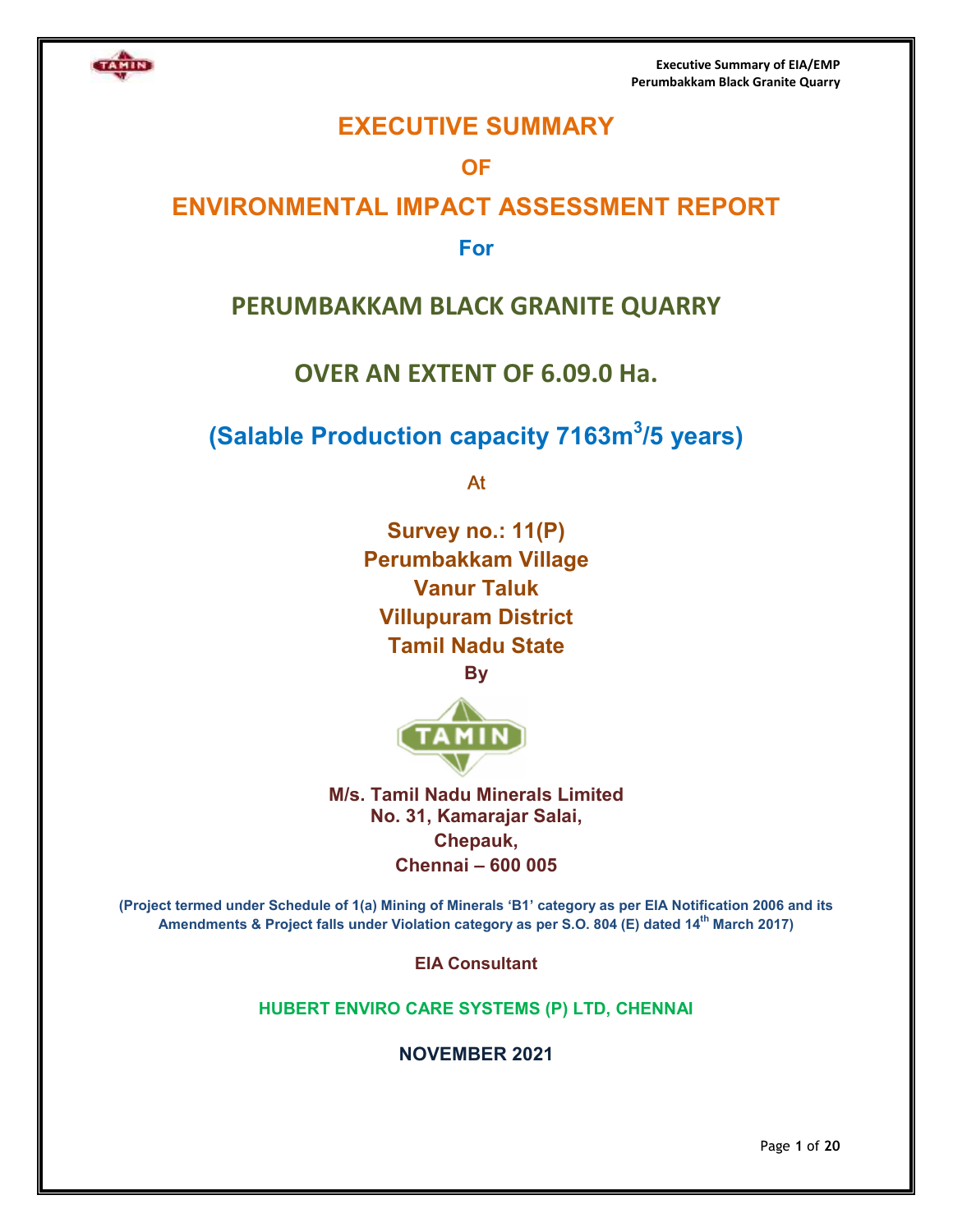

# **EXECUTIVE SUMMARY**

#### **I. Background**

The total extent of the quarry is 6.09.0 Ha, at S.F.No. 11 (P), Perumbakkam Village, Vanur Taluk, Villupuram District, Tamil Nadu State. Quarry Land is classified as Government Poramboke land and is lease obtained by Tamil Nadu Minerals Limited (TAMIN).

The lease area is exhibits Hilly terrain topography covered by massive black granite formation. First Mining lease was approved vide G. O. Ms. No.773, Industries (H2) department, and valid up to 28.03.2007. The Renewal of quarry lease was obtained vide G.O. (3D) No. 2, Industries (MME-1) dept dated 12.01.2009 for 20 years & the lease period valid upto 18.06.2029. Lease documents are enclosed as **Annexure –I**.

The Mining plan was approved with 2% recovery by the Commissioner of Geology & mining, Chennai vide letter No. 4524/MM9/2004, dated 27.12.2004. Subsequently, TAMIN submitted the Scheme of Mining-I pertaining to the years 2009-2010 to 2013-2014 over an extent of 6.09.0 Ha. for the said area with 5 % recovery vide Letter No. 14841/ML3/2009, dated: 10.09.2009.Further, Scheme of Mining-II for period from 2014-2015 to 2018-2019 was submitted with 5% recovery Letter No. 14841/ML3/2009, dated: 07.08.2014 and it was under process with Directorate of Geology and Mining for approval.

Taking in to consideration of deemed approval of Scheme of Mining – I and Scheme of Mining– II under Rule 18 (5) of GCDR 1999, the Scheme of Mining –III pertaining to the years 2019- 2020 to 2023-2024 was submitted with 5% recovery for approval vide Letter No. 14841/ML3/2009, dated: 02.05.2019.

Project Site Elevation is above 80 m AMSL. The project falls under  $B_2$  Category, Schedule 1(a) Mining of Minerals as per MoEF&CC Notification and its amendment. Initially, Environmental Clearance was granted for this project by State Level Environmental Impact Assessment Authority, Tamil Nadu, for the production quantity of 523.800  $m^3$  over the period of five years vide SEIAA. TN/F.No.1260/EC/1(a)/1834/2014, dated: 27.03.2015 and same is valid up to 26.03.2020.

During the EC period TAMIN exceeded the production quantity against the quantity permitted in the EC. The production quantity of 523.800 m $^3$  was allowed as per EC but, actual quantity of 632.211 m<sup>3</sup> has been produced as per Assistant Directors measurement. The EC Application submission under violation (Category B1, Schedule 1(a)) at MoEF&CC (Proposal No IA/TN/MIN/72208/2018) dated: 11.01.2018.

As per MoEF&CC Gazette Notification No.S.O.804 (E) dated  $14^{\text{th}}$ March, 2017 and its subsequent amended gazette notification no. S.O. 1030(E) dated  $8<sup>th</sup>$ March, 2018 and OM F.No. Z-11013/22/2017-IA. II (M) dated 15th& 16th March, 2018, MoEF directed to appraise by SEAC/SEIAA. The EC application submission under violation (Category B1, Schedule 1(a)) at TN SEIAA vide Proposal No.SIA/TN/MIN/24539/2018 & File No. SEIAA-TN/F.No. 1260/2020).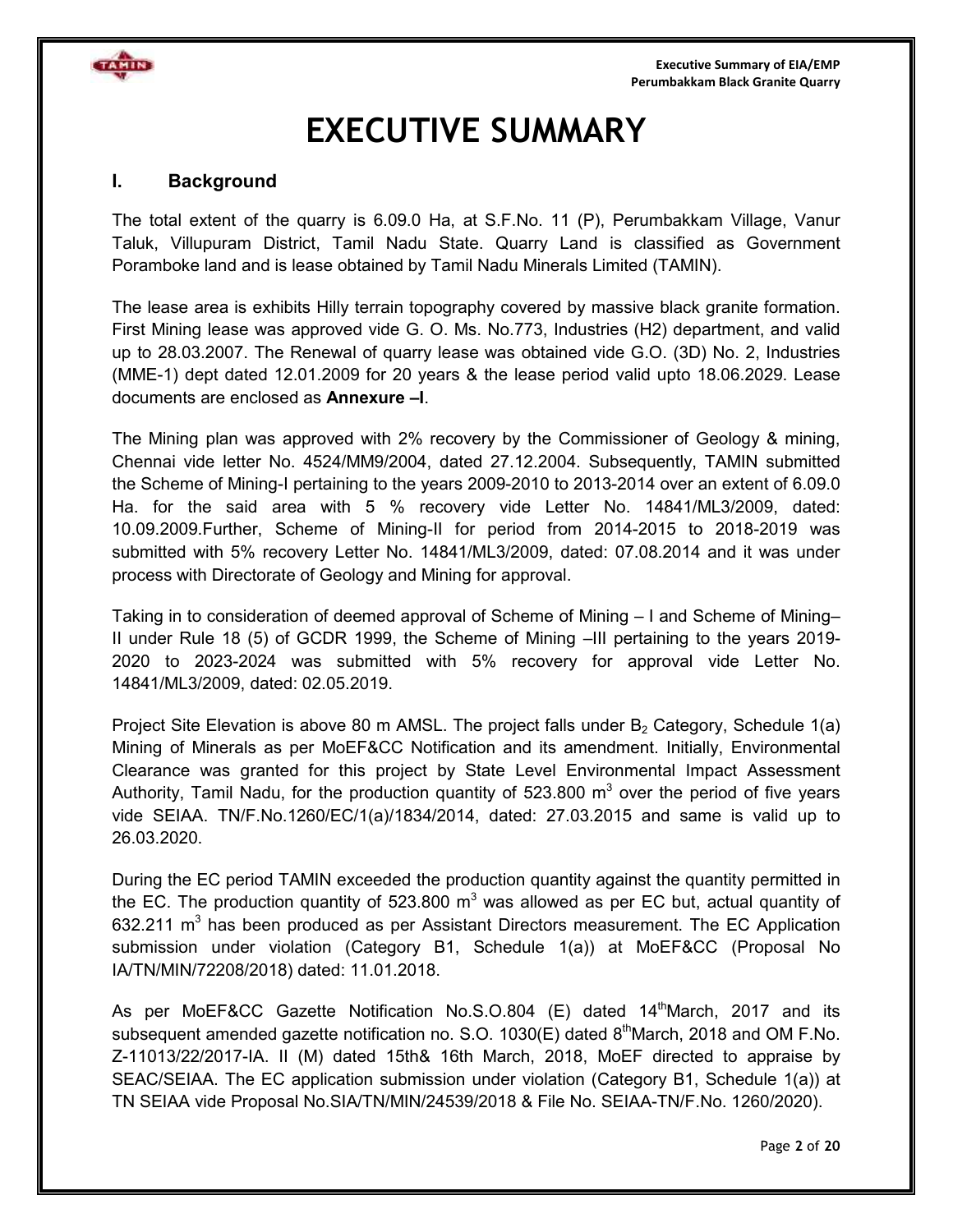

The proposal was appraised under violation during 125<sup>th</sup>SEAC meeting held on 02.02.2019 and 339thSEIAA meeting held on 27.02.2019 and Scheme of Mining was revised and submitted as per query raised by SEIAA and appraised again in 420th SEIAA meeting held on 04.02.2021.ToR was issued Lr No. SEIAA-TN/F.No.1260/ToR-853/2020 dated: 18.02.2021 for the preparation of EIA/EMP report with ecological damage assessment, remediation plan, natural resource augmentation plan and community resource augmentation plan.

TAMIN as part of the compliance from SEIAA has appointed M/s Hubert Enviro Care systems (P) Ltd, Chennai as Environmental Consultants who are accredited by National Accreditation Board for Education and Training (NABET), Quality Council of India (QCI), New Delhi.Project Summary& Salient Features within 15km radius of the project boundary is given in **Table-1.**

| S. No | <b>Particulars</b>                                                                      | <b>Details</b>                          |
|-------|-----------------------------------------------------------------------------------------|-----------------------------------------|
| 1.    | atitude                                                                                 | 12°05'53.67"N to 12°06'04.52"N          |
| 2.    | .ongitude                                                                               | 79°39'12.36"E to 79°39'22.44"E          |
| 3.    | <b>Site Elevation above MSL</b>                                                         | 80 m AMSL                               |
| 4.    | Topography                                                                              | Hilly terrain                           |
| 5.    | and use of the site                                                                     | Government land                         |
| 6.    | Extent of lease area                                                                    | 6.09.0 Ha                               |
| 7.    | Quarry Lease (G. O. Ms. No.21)                                                          | 20 Years from 12.01.2009 to 18.06.2029. |
| 8.    | Saleable Production details for the period of<br>(2006 to 2013-2014)m <sup>3</sup>      | 1038.289                                |
| 9.    | <b>Proposed SaleableProduction Mining</b><br>Plan(2014-2015 to 2018-2019)m <sup>3</sup> | 3689                                    |
| 10.   | Actual Saleable Production(2014-2015 to<br>2018-2019) m <sup>3</sup>                    | 1046                                    |
| 11.   | Proposed Saleable Production (SOM-III<br>2019-2020 to 2023-2024) m <sup>3</sup>         | 7163                                    |
| 12.   | Actual Production(SOM-III 2019-2020 to<br>2023-2024) m <sup>3</sup>                     | Nil                                     |
| 13.   | <b>Water Requirement</b>                                                                | 1.5 KLD                                 |

#### **Table-1 Project Summary & Salient Features within 15km radius of the project boundary**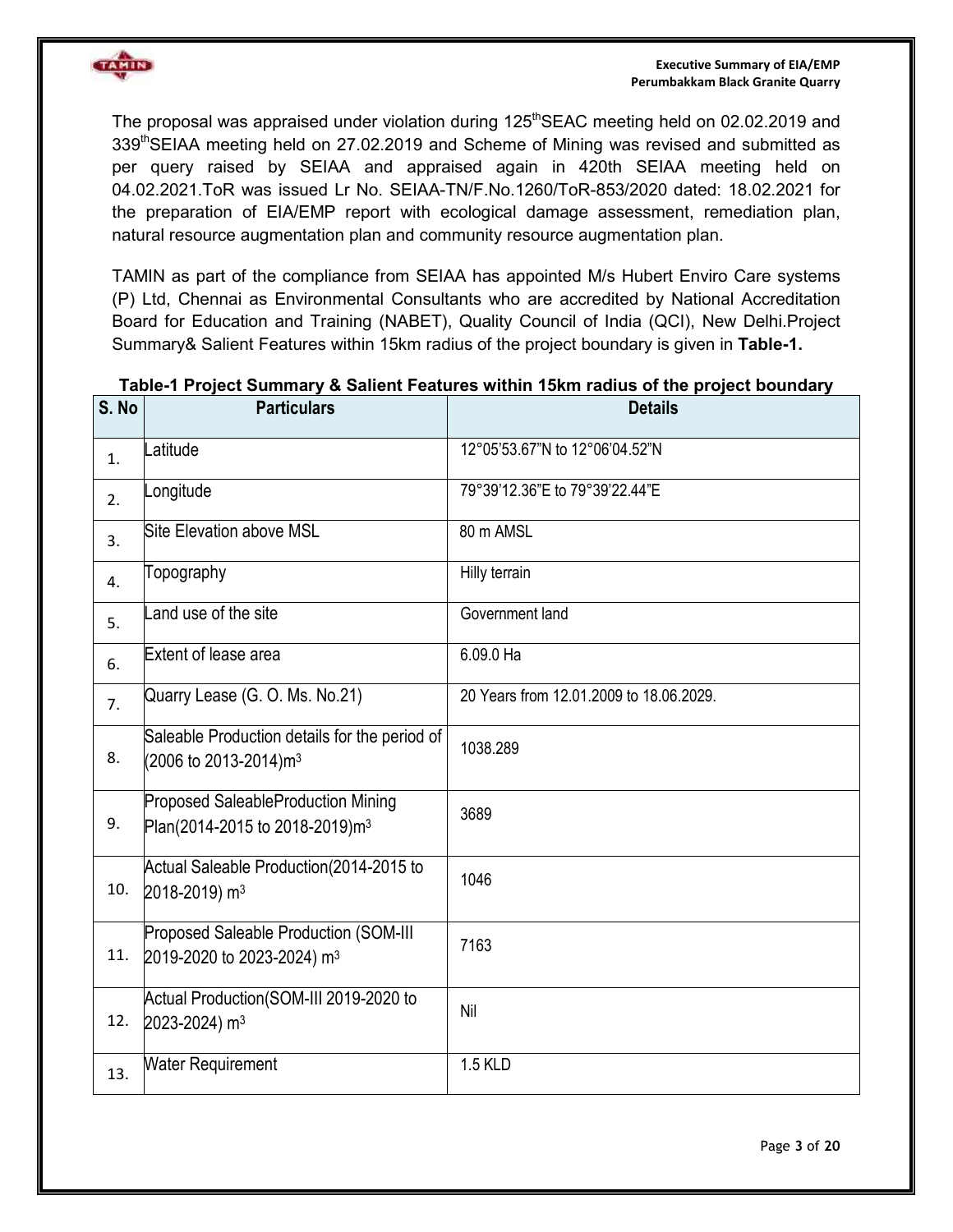

#### **Executive Summary of EIA/EMP Perumbakkam Black Granite Quarry**

| 200<br>Fuel requirements (Lts/Day)<br>15.<br>35<br>Manpower<br>16.<br>16<br>Municipal Solid waste Generation (Kg /day<br>17.<br>3.0<br>Waste Oil generation (Lts/Y)<br>18.<br>Project Cost in Lakh<br>99.97<br>19.<br>Nearest highway<br>SH 136(Mailam-Karasanur-Puducherry) $\simeq$ 1.49 km (WSW)<br>1.<br>20.<br>NH 32(Chennai-Puducherry-Tuticorin)≃7.60 km (NE)<br>Nearest railway station<br>Mailam Railway Station $\simeq$ 7.80 km (NW)<br>21.<br>Chennai International Airport $\simeq$ 110.94 km (NNE)<br>Nearest airport<br>22.<br>Nearest Town: Tindivanam $\simeq$ 11.98 km (N)<br>Nearest town / city<br>23.<br>Nearest City-Puducherry $\simeq$ 21.06 km (SE)<br><b>Water bodies</b><br>S.<br><b>Distance</b><br><b>No</b><br>(km)<br>Vidur Branch Canal<br>3.87<br>SSW<br>1<br>$\overline{2}$<br><b>WSW</b><br>Vidur Dam<br>6.89<br>3<br>VarahaNadi/Sankar<br>Water body<br>24.<br>S<br>7.86<br>aparani R/Gingee R<br>SuttukanniVaykkal<br>10.24<br><b>SSE</b><br>4<br>5<br>Kondamur/NallavurA<br><b>NE</b><br>5.72<br>TondiAr<br>6<br>7.28<br>W<br>Hills / valleys<br>Nil in 15 km radius<br>25.<br><b>Monuments</b><br>S.No<br><b>Distance</b><br>(km)<br>1<br>Urn burial site<br>S<br>8.38<br>Kadagambattu<br>$\overline{2}$<br>Megalithic cairns<br>8.82<br><b>SSE</b><br>and stone circles<br>Sengamedu<br>Archaeologically places<br>3<br>26.<br>Megalithic stone<br>S<br>6.82<br>circles Tiruvakkarai<br>S.No<br>Heritage<br><b>Distance</b><br>(km) | 14. | Power requirement through DG Set | 60 (DG Set 1*125 kVA) |         |  |                  |  |  |
|-----------------------------------------------------------------------------------------------------------------------------------------------------------------------------------------------------------------------------------------------------------------------------------------------------------------------------------------------------------------------------------------------------------------------------------------------------------------------------------------------------------------------------------------------------------------------------------------------------------------------------------------------------------------------------------------------------------------------------------------------------------------------------------------------------------------------------------------------------------------------------------------------------------------------------------------------------------------------------------------------------------------------------------------------------------------------------------------------------------------------------------------------------------------------------------------------------------------------------------------------------------------------------------------------------------------------------------------------------------------------------------------------------------------------------------------------------------------------------|-----|----------------------------------|-----------------------|---------|--|------------------|--|--|
|                                                                                                                                                                                                                                                                                                                                                                                                                                                                                                                                                                                                                                                                                                                                                                                                                                                                                                                                                                                                                                                                                                                                                                                                                                                                                                                                                                                                                                                                             |     |                                  |                       |         |  |                  |  |  |
|                                                                                                                                                                                                                                                                                                                                                                                                                                                                                                                                                                                                                                                                                                                                                                                                                                                                                                                                                                                                                                                                                                                                                                                                                                                                                                                                                                                                                                                                             |     |                                  |                       |         |  |                  |  |  |
|                                                                                                                                                                                                                                                                                                                                                                                                                                                                                                                                                                                                                                                                                                                                                                                                                                                                                                                                                                                                                                                                                                                                                                                                                                                                                                                                                                                                                                                                             |     |                                  |                       |         |  |                  |  |  |
|                                                                                                                                                                                                                                                                                                                                                                                                                                                                                                                                                                                                                                                                                                                                                                                                                                                                                                                                                                                                                                                                                                                                                                                                                                                                                                                                                                                                                                                                             |     |                                  |                       |         |  |                  |  |  |
|                                                                                                                                                                                                                                                                                                                                                                                                                                                                                                                                                                                                                                                                                                                                                                                                                                                                                                                                                                                                                                                                                                                                                                                                                                                                                                                                                                                                                                                                             |     |                                  |                       |         |  |                  |  |  |
|                                                                                                                                                                                                                                                                                                                                                                                                                                                                                                                                                                                                                                                                                                                                                                                                                                                                                                                                                                                                                                                                                                                                                                                                                                                                                                                                                                                                                                                                             |     |                                  |                       |         |  |                  |  |  |
|                                                                                                                                                                                                                                                                                                                                                                                                                                                                                                                                                                                                                                                                                                                                                                                                                                                                                                                                                                                                                                                                                                                                                                                                                                                                                                                                                                                                                                                                             |     |                                  |                       |         |  |                  |  |  |
|                                                                                                                                                                                                                                                                                                                                                                                                                                                                                                                                                                                                                                                                                                                                                                                                                                                                                                                                                                                                                                                                                                                                                                                                                                                                                                                                                                                                                                                                             |     |                                  |                       |         |  |                  |  |  |
|                                                                                                                                                                                                                                                                                                                                                                                                                                                                                                                                                                                                                                                                                                                                                                                                                                                                                                                                                                                                                                                                                                                                                                                                                                                                                                                                                                                                                                                                             |     |                                  |                       |         |  |                  |  |  |
|                                                                                                                                                                                                                                                                                                                                                                                                                                                                                                                                                                                                                                                                                                                                                                                                                                                                                                                                                                                                                                                                                                                                                                                                                                                                                                                                                                                                                                                                             |     |                                  |                       |         |  | <b>Direction</b> |  |  |
|                                                                                                                                                                                                                                                                                                                                                                                                                                                                                                                                                                                                                                                                                                                                                                                                                                                                                                                                                                                                                                                                                                                                                                                                                                                                                                                                                                                                                                                                             |     |                                  |                       |         |  |                  |  |  |
|                                                                                                                                                                                                                                                                                                                                                                                                                                                                                                                                                                                                                                                                                                                                                                                                                                                                                                                                                                                                                                                                                                                                                                                                                                                                                                                                                                                                                                                                             |     |                                  |                       |         |  |                  |  |  |
|                                                                                                                                                                                                                                                                                                                                                                                                                                                                                                                                                                                                                                                                                                                                                                                                                                                                                                                                                                                                                                                                                                                                                                                                                                                                                                                                                                                                                                                                             |     |                                  |                       |         |  |                  |  |  |
|                                                                                                                                                                                                                                                                                                                                                                                                                                                                                                                                                                                                                                                                                                                                                                                                                                                                                                                                                                                                                                                                                                                                                                                                                                                                                                                                                                                                                                                                             |     |                                  |                       |         |  |                  |  |  |
|                                                                                                                                                                                                                                                                                                                                                                                                                                                                                                                                                                                                                                                                                                                                                                                                                                                                                                                                                                                                                                                                                                                                                                                                                                                                                                                                                                                                                                                                             |     |                                  |                       |         |  |                  |  |  |
|                                                                                                                                                                                                                                                                                                                                                                                                                                                                                                                                                                                                                                                                                                                                                                                                                                                                                                                                                                                                                                                                                                                                                                                                                                                                                                                                                                                                                                                                             |     |                                  |                       |         |  |                  |  |  |
|                                                                                                                                                                                                                                                                                                                                                                                                                                                                                                                                                                                                                                                                                                                                                                                                                                                                                                                                                                                                                                                                                                                                                                                                                                                                                                                                                                                                                                                                             |     |                                  |                       |         |  |                  |  |  |
|                                                                                                                                                                                                                                                                                                                                                                                                                                                                                                                                                                                                                                                                                                                                                                                                                                                                                                                                                                                                                                                                                                                                                                                                                                                                                                                                                                                                                                                                             |     |                                  |                       |         |  | <b>Direction</b> |  |  |
|                                                                                                                                                                                                                                                                                                                                                                                                                                                                                                                                                                                                                                                                                                                                                                                                                                                                                                                                                                                                                                                                                                                                                                                                                                                                                                                                                                                                                                                                             |     |                                  |                       |         |  |                  |  |  |
|                                                                                                                                                                                                                                                                                                                                                                                                                                                                                                                                                                                                                                                                                                                                                                                                                                                                                                                                                                                                                                                                                                                                                                                                                                                                                                                                                                                                                                                                             |     |                                  |                       |         |  |                  |  |  |
|                                                                                                                                                                                                                                                                                                                                                                                                                                                                                                                                                                                                                                                                                                                                                                                                                                                                                                                                                                                                                                                                                                                                                                                                                                                                                                                                                                                                                                                                             |     |                                  |                       |         |  |                  |  |  |
|                                                                                                                                                                                                                                                                                                                                                                                                                                                                                                                                                                                                                                                                                                                                                                                                                                                                                                                                                                                                                                                                                                                                                                                                                                                                                                                                                                                                                                                                             |     |                                  |                       |         |  | <b>Direction</b> |  |  |
| S<br>Mouleeswarar<br>7.74<br>Temple                                                                                                                                                                                                                                                                                                                                                                                                                                                                                                                                                                                                                                                                                                                                                                                                                                                                                                                                                                                                                                                                                                                                                                                                                                                                                                                                                                                                                                         |     |                                  | 1                     | Chandra |  |                  |  |  |
| 13.73<br>$\overline{2}$<br><b>ESE</b><br>Arasaleeswarar                                                                                                                                                                                                                                                                                                                                                                                                                                                                                                                                                                                                                                                                                                                                                                                                                                                                                                                                                                                                                                                                                                                                                                                                                                                                                                                                                                                                                     |     |                                  |                       |         |  |                  |  |  |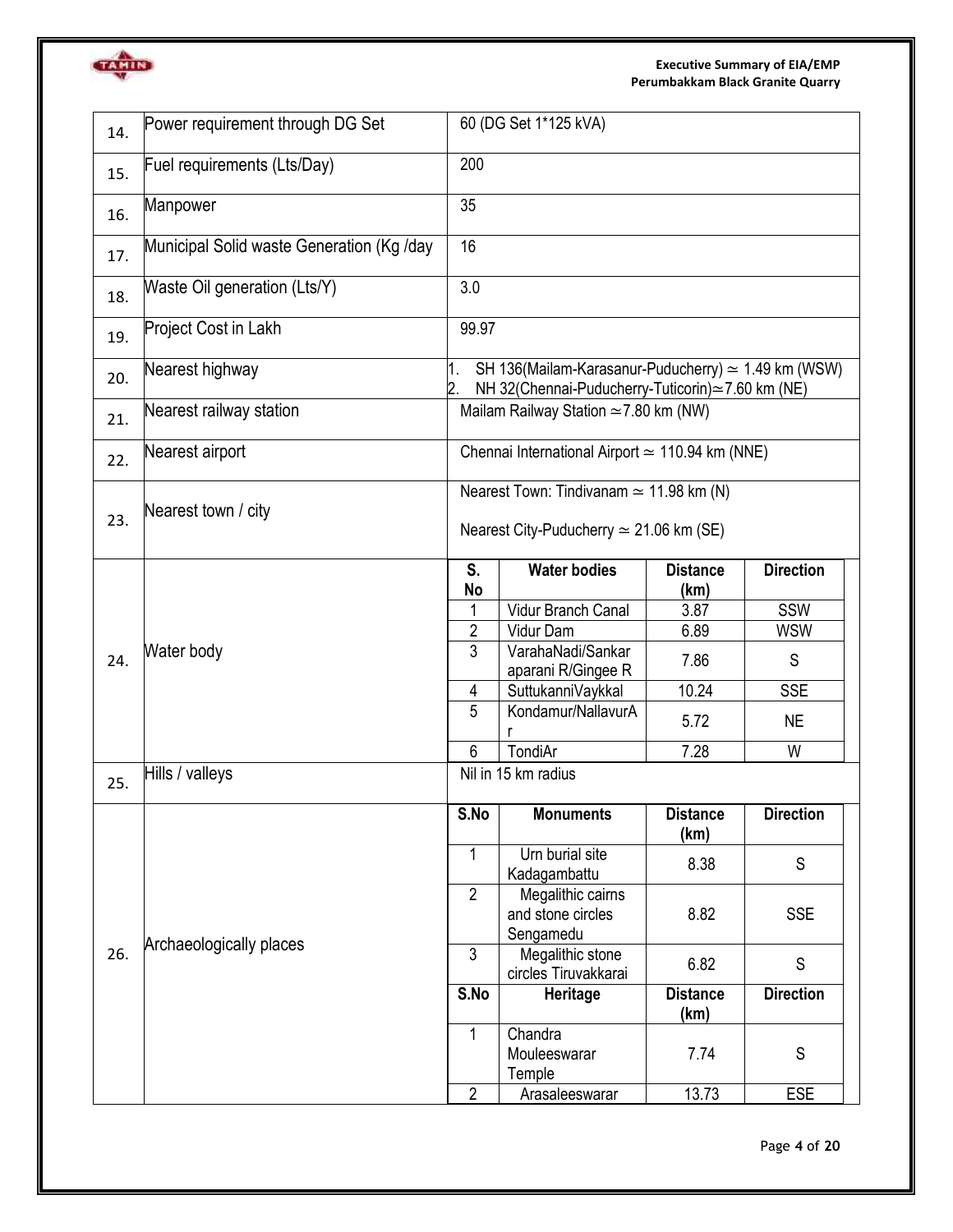

|     |                                       |                | Temple                                         |                         |                  |
|-----|---------------------------------------|----------------|------------------------------------------------|-------------------------|------------------|
| 27. | National parks / Wildlife Sanctuaries |                | Nil within 15 km radius                        |                         |                  |
| 28. | Reserved / Protected                  | S.No           | <b>Reserve Forests</b>                         | <b>Distance</b><br>(km) | <b>Direction</b> |
|     | Forests                               |                | Kumalumpattu RF                                | 14.54                   | <b>ENE</b>       |
|     |                                       | $\overline{2}$ | Melkondai RF                                   | 12.02                   | <b>WSW</b>       |
| 29. | Seismicity                            |                | Seismic zone-III                               |                         |                  |
| 30. | Defense Installations                 |                | Nil within 15 km radius                        |                         |                  |
|     |                                       | S.No           | <b>State Boundary</b>                          | <b>Dist</b><br>(km)     | <b>Direction</b> |
| 31. | <b>State Boundary</b>                 | 1              | TN-PY State Boundary (As<br>per SOI Toposheet) |                         | <b>SSW</b>       |
|     |                                       | 2              | TN-PY State Boundary (As<br>per Google)        | 7.85                    | <b>SSE</b>       |

## **II. Management Commitment**

The company is assigning prime importance for environmental protection. The company will comply the environmental laws. The project will maintain well developed Greenbelt. Also, all the environmental statutory requirements will be implemented and maintained continually.

## **III. Environmental Sensitive Areas**

There are no notified ecologically sensitive areas within 15km from project boundary. There is TN-PY State boundary at 7.83 (SSW) from the mine lease boundary. Project doesn't attract the special conditions and general conditions as per EIA Notification. Environmental sensitive areas within the 15 Km from project boundary are given in **Table-2**.

| <b>S. No.</b> | <b>Areas</b>                                                                                            | <b>Distance &amp; Direction from project boundary</b> |                                        |                                |                  |  |  |
|---------------|---------------------------------------------------------------------------------------------------------|-------------------------------------------------------|----------------------------------------|--------------------------------|------------------|--|--|
|               | Areas protected under<br>international conventions,                                                     | <b>Monuments</b>                                      |                                        |                                |                  |  |  |
|               | national or local legislation<br>for their ecological,<br>landscape, cultural or other<br>related value | S.<br><b>No</b>                                       | <b>Places</b>                          | <b>Distance</b><br>$(\sim km)$ | <b>Direction</b> |  |  |
|               |                                                                                                         |                                                       | Urn burial site<br>Kadagambattu        | 8.38km                         | S                |  |  |
|               |                                                                                                         | $\overline{2}$                                        | Megalithic cairns and<br>stone circles | 8.82km                         | <b>SSE</b>       |  |  |

## **Table-2 Environmentally Sensitive Areas within 15km from Project Boundary**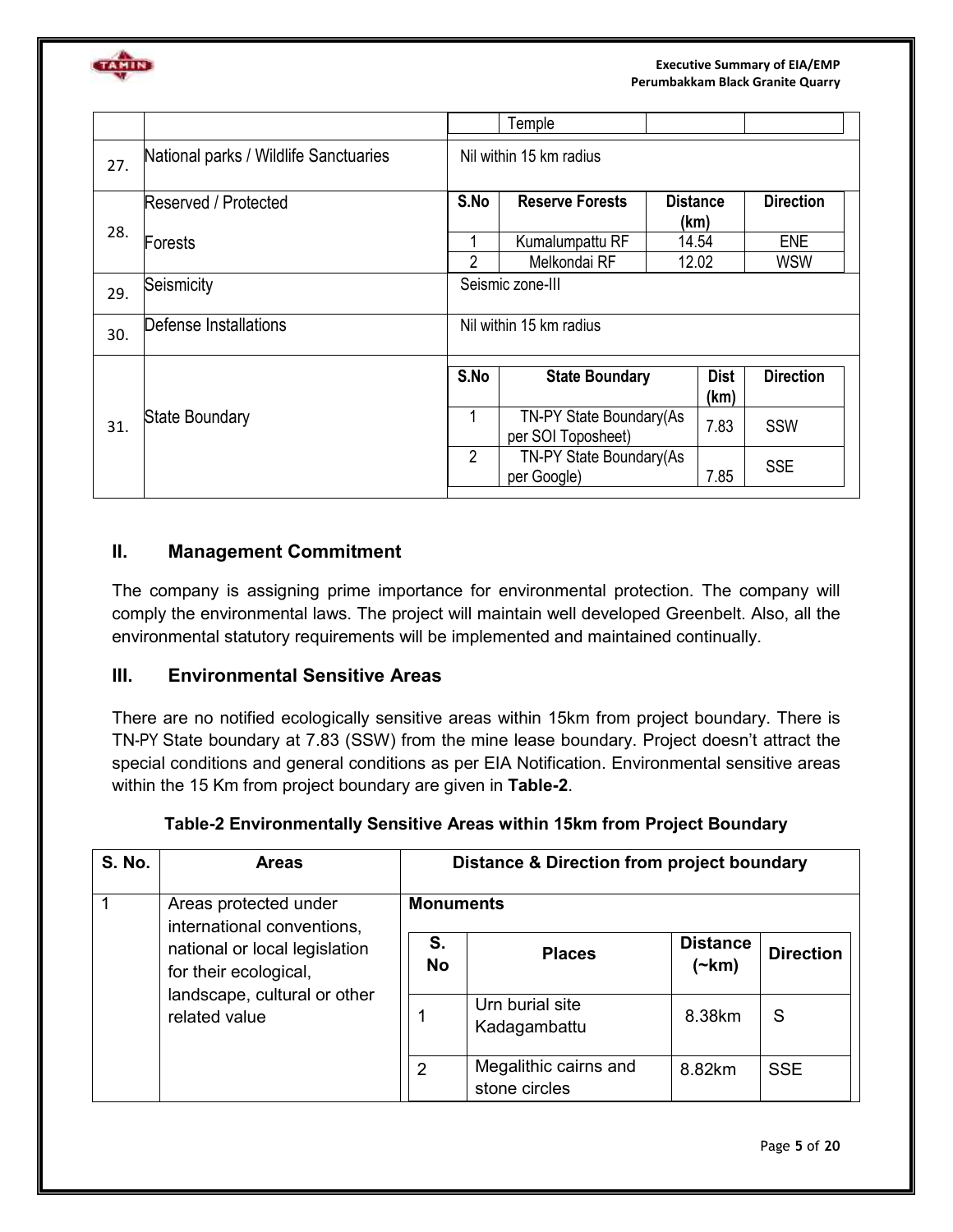GATION

#### **Executive Summary of EIA/EMP Perumbakkam Black Granite Quarry**

|   |                            |                 | Sengamedu                                                                                               |                                |                  |
|---|----------------------------|-----------------|---------------------------------------------------------------------------------------------------------|--------------------------------|------------------|
|   |                            | 3               | Megalithic stone circles<br>Tiruvakkarai                                                                | 6.82km                         | S                |
|   |                            | Heritage:       |                                                                                                         |                                |                  |
|   |                            | S.<br><b>No</b> | <b>Places</b>                                                                                           | <b>Distance</b><br>$(\sim km)$ | <b>Direction</b> |
|   |                            | 1               | Chandra Mouleeswarar<br>Temple                                                                          | 7.74km                         | S                |
|   |                            | $\overline{2}$  | Arasaleeswarar Temple                                                                                   | 13.73km                        | <b>ESE</b>       |
| 2 | <b>Water bodies</b>        |                 | <b>Water Bodies:</b>                                                                                    |                                |                  |
|   |                            | S.<br><b>No</b> | <b>Places</b>                                                                                           | <b>Distance</b><br>$(\neg km)$ | <b>Direction</b> |
|   |                            | $\mathbf{1}$    | <b>Vidur Branch Canal</b>                                                                               | 3.87                           | SSW              |
|   |                            | $\overline{2}$  | Kondamur/NallavurAr                                                                                     | 5.72                           | <b>NE</b>        |
|   |                            | 3               | Vidur Dam                                                                                               | 6.89                           | <b>WSW</b>       |
|   |                            | $\overline{4}$  | TondiAr                                                                                                 | 7.28                           | W                |
|   |                            | 5               | VarahaNadi/Sankaraparani<br>R/Gingee R                                                                  | 7.86                           | S                |
|   |                            | 6               | SuttukanniVaykkal                                                                                       | 10.24                          | <b>SSE</b>       |
|   |                            | $\overline{7}$  | VarahaNadi                                                                                              | 10.51                          | SW               |
|   |                            |                 | <b>Reserved Forests:</b>                                                                                |                                |                  |
|   |                            | S.<br><b>No</b> | <b>Places</b>                                                                                           | <b>Distance</b><br>$(\sim km)$ | <b>Direction</b> |
|   |                            | $\mathbf 1$     | Melkondai RF                                                                                            | 12.02                          | <b>WSW</b>       |
|   |                            | $\overline{2}$  | Kumalumpattu RF                                                                                         | 14.54                          | ENE              |
| 3 | State, National boundaries | SSW             | TN-PY State Boundary(As per SOI Toposheet)≈ 7.83km,<br>TN-PY State Boundary(As per Google)≈ 7.85km, SSE |                                |                  |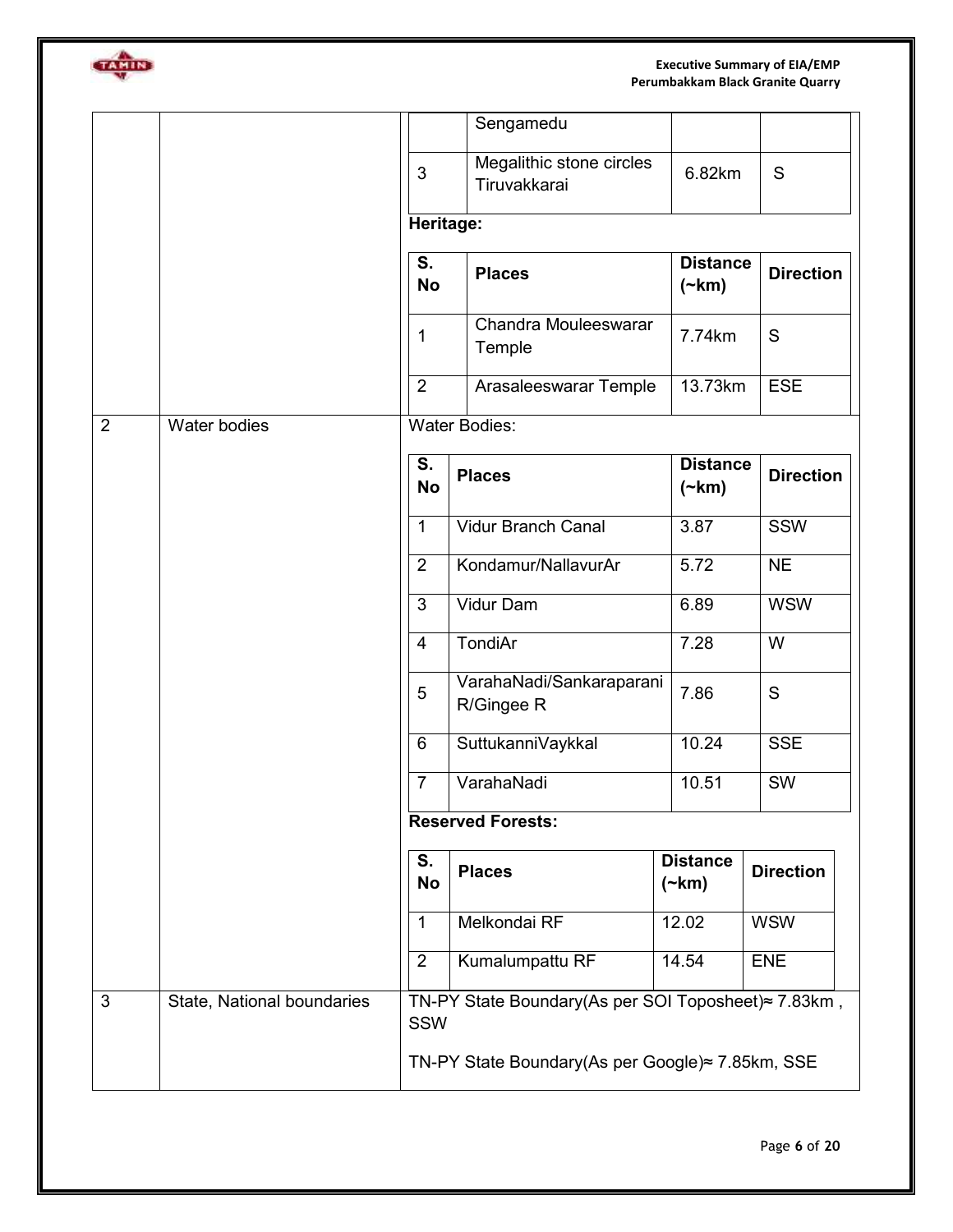

| $\overline{4}$ | Routes or facilities used by<br>the public for access to<br>recreation or other tourist,<br>pilgrim areas                                                                                                          | SH 136(Mailam-Karasanur-Puducherry)≈ 1.49km, WSW<br>NH 32( Chennai-Puducherry-Tuticorin)≈ 7.60km, NE |                               |                                         |                                                                                                                        |
|----------------|--------------------------------------------------------------------------------------------------------------------------------------------------------------------------------------------------------------------|------------------------------------------------------------------------------------------------------|-------------------------------|-----------------------------------------|------------------------------------------------------------------------------------------------------------------------|
| 5              | Defence installations                                                                                                                                                                                              | Nil                                                                                                  |                               |                                         |                                                                                                                        |
| $\overline{6}$ | Densely populated or built-up<br>area<br>(Nearest Town, City, District)                                                                                                                                            | S.<br><b>No</b>                                                                                      | Name of the<br><b>Village</b> | <b>Distance</b><br>in km &<br>direction | <b>Population(census</b><br>2011)                                                                                      |
|                |                                                                                                                                                                                                                    | 1                                                                                                    | Parikkalpattu                 | $-0.02$ (E)                             | 900                                                                                                                    |
|                |                                                                                                                                                                                                                    | $\overline{2}$                                                                                       | Perumbakkam                   | ~10.34<br>(SSE)                         | 1000                                                                                                                   |
|                |                                                                                                                                                                                                                    | 3                                                                                                    | Taludali                      | $~10.98$ (W)                            | 1500                                                                                                                   |
|                |                                                                                                                                                                                                                    | $\overline{4}$                                                                                       | Parikkalpattu                 | $-1.00(NE)$                             | 2257                                                                                                                   |
|                |                                                                                                                                                                                                                    | 5                                                                                                    | Veliyanur                     | $-2.08$ (N)                             | 1267                                                                                                                   |
| $\overline{7}$ | Areas occupied by sensitive<br>man-made land uses<br>(hospitals, schools, places of<br>worship, community facilities)                                                                                              | facilities.                                                                                          |                               |                                         | Perumbakkam ~0.34km(SSE) is the nearest village and<br>Tindivam $\simeq$ 11.98 km (N) is the nearest town with all the |
| 8              | Areas already subjected to<br>pollution or environmental<br>damage (those where<br>existing legal environmental<br>standards are exceeded)                                                                         | Nil                                                                                                  |                               |                                         |                                                                                                                        |
| 9              | Areas susceptible to natural<br>hazard which could cause<br>the project to present<br>environmental problems,<br>(earthquakes, subsidence,<br>landslides, erosion or<br>extreme or adverse climatic<br>conditions) | Zone)                                                                                                |                               |                                         | Project site located at seismic zone-III (Low Damage Risk                                                              |

# **IV. Black Granite Reserves**

# **Table-3Updated Geological reserves as on 31.03.2019**

| S. No | <b>Details</b> | $ROM \, m^3$ | <b>Recovery Quantity</b><br>(m <sup>3</sup> ) |
|-------|----------------|--------------|-----------------------------------------------|
|       |                |              |                                               |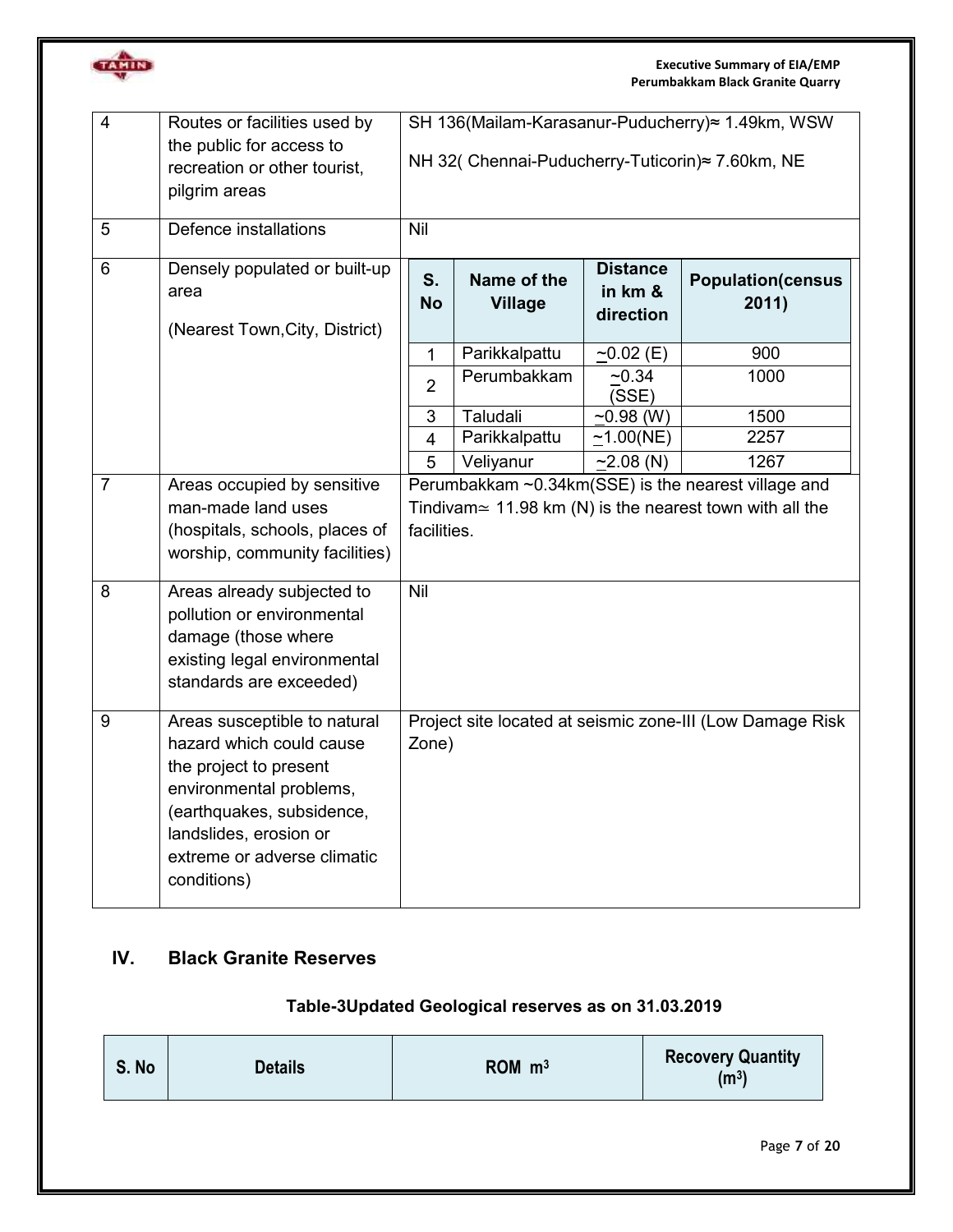

|                | <b>Total Geological Reserves in</b><br>the area                                                    | 5, 22, 405  |                |
|----------------|----------------------------------------------------------------------------------------------------|-------------|----------------|
| $\overline{2}$ | Depletion of Reserves before<br>Mining Plan period                                                 | $(-)7, 233$ |                |
| 3              | Depletion of Reserves during<br>the Mining Plan Period (from<br>2004-2005 to 2008-2009)            | $(-)24,000$ |                |
| 4              | Depletion of Reserves during<br>the Scheme of Mining-I<br>Period (from 2009-2010 to<br>2013-2014)  | $(-)12,900$ |                |
| 5              | Depletion of Reserves during<br>the Scheme of Mining-II<br>Period (from 2014-2015 to<br>2018-2019) | $(-)20,930$ |                |
| 31.03.2019     | <b>Updated Geological Reserves as on</b>                                                           | 4, 57, 342  | 45,734<br>@10% |

# **Table-4 Updated Mineable reserves as on 31.03.2019**

TANID

| S. No          | <b>Details</b>                                                                                      | $ROM \, m3$ | <b>Recovery Quantity</b><br>(m <sup>3</sup> ) |
|----------------|-----------------------------------------------------------------------------------------------------|-------------|-----------------------------------------------|
| 1              | Total Mineable Reserves in<br>the area                                                              | 2, 12, 593  |                                               |
| $\overline{2}$ | Depletion of Reserves before<br>Mining Plan period                                                  | $(-)7,233$  |                                               |
| 3              | Depletion of Reserves during<br>the Mining Plan Period (from<br>2004-2005 to 2008-2009)             | $(-)24,000$ |                                               |
| 4              | Depletion of Reserves during<br>the Scheme of Mining-I<br>Period (from 2009-2010 to<br>2013-2014)   | $(-)12,900$ |                                               |
| 5              | Depletion of Reserves during<br>the Scheme of Mining- II<br>Period (from 2014-2015 to<br>2018-2019) | $(-)20,930$ |                                               |
|                | Updated Mineable Reserves as on<br>31.03.2019                                                       | 1, 47, 530  | 14, 753<br>@10%                               |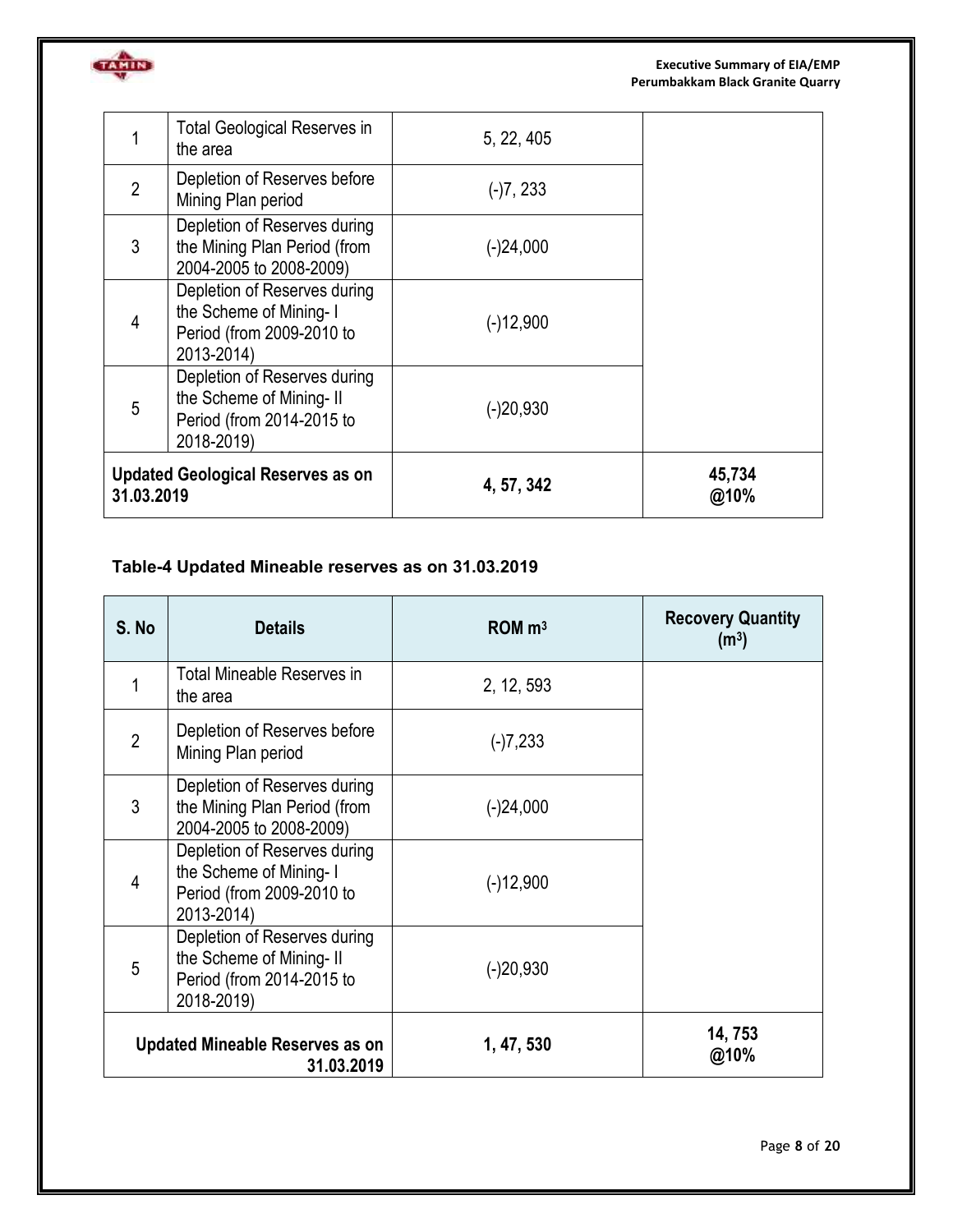

### **Table-5 Granite Quarry Reserves**

| S. No | <b>Description</b>                           | Granite in $m3$ |
|-------|----------------------------------------------|-----------------|
|       | Total Reserves in the area                   | 5,22,405        |
| 2     | Updated Geological Reserves as on 31.03.2019 | 4,57,342        |
|       | Total Mineable Reserves in the area          | 2,12,593        |
| 4     | Updated Mineable Reserves as on 31.03.2019   | 1,47,530        |

## **Mining methodology:**



During the mining operation necessary mitigation measures will be taken for taking corrective actions, as and when needed as follows.

- $\triangleright$  Using State of Art diamond saw cutter and drill machines, bits of good condition
- $\triangleright$  Use of water for dousing the cuttings during cutting
- $\triangleright$  Adoption of only mild blasting as and when required
- $\triangleright$  Secondary splitting using rock breaking power [Ca(OH)2] or by way of splitting and overturning cushion operational procedure using compressed air
- $\triangleright$  Proper maintenance of haul road and other roads
- $\triangleright$  Water sprinkling at haul road
- $\triangleright$  Proper maintenance of HEMM which avoids excessive noise and vibration
- $\triangleright$  Imparting sufficient training to operators on safety and environmental parameters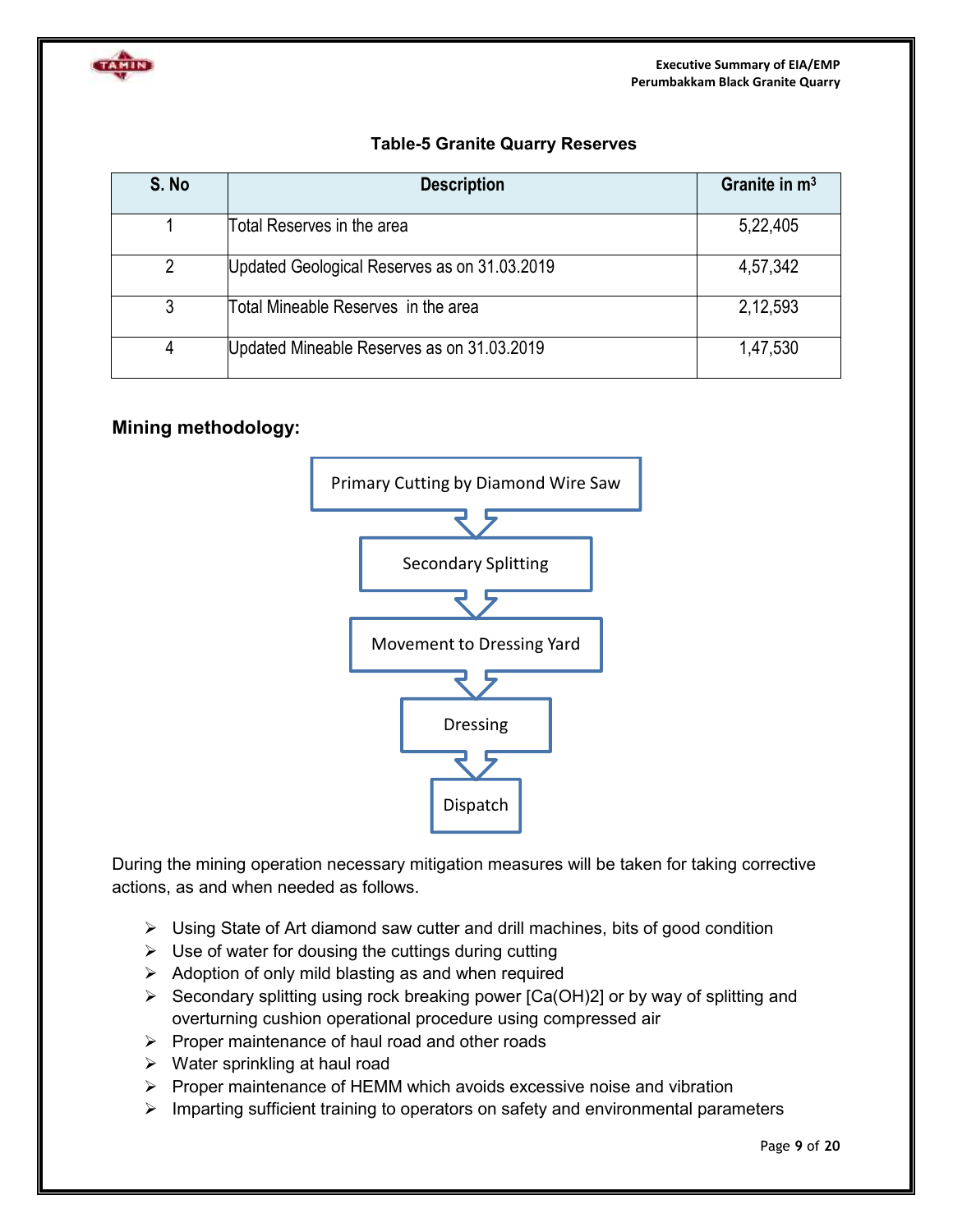

 $\triangleright$  Development of green belt/ barriers wherever possible

#### **V. Summary of the Magnitude of Operation**

The Mining plan was approved by the Commissioner of Geology & mining, Chennai vide letter No. 4524/MM9/2004, dated 27.12.2004. TAMIN submitted the mining plan under rule 17 of GCDR 1999 and was approved vide Lr. No.4524/MM9/2004 dated 27.12.2004. Subsequently, TAMIN submitted the Scheme of Mining –I pertaining to the years 2009-2010 to 2013-2014 for the said area of 6.09.0 Ha by the office Lr. No. 14841/ML3/2009, dated: 10.09.2009. Further scheme of mining –II for the period 2014-2015 to 2018-2019 was submitted with 5% recovery vide this office Lr. No. 14841/ML3/2009, dated 07.08.2014. By taking in to consideration deemed approval of both mining plan under under Rule 18 (5) of GCDR 1999, the scheme of mining –III pertaining to the years 2019-2020 to 2023 -2024 was submitted with 5% recovery for approval vide this office Lr. No. 14841/ML3/2009, dated 02.05.2019.

The production details for the period of 2009 to 2014 are summarized in **Table 6**Proposed and Actual year wise Production details (SOM-I 2009-2010 to 2013-2014) is given **Table 7** Proposed production details (SOM-II 2014-2015 to 2018-2019) is summarized in **Table 8** Year wise production details (SOM-III 2019-2020 to 2023-2024) is summarized in **Table 9** 

| S.<br><b>No</b> | Year      | <b>ROM Proposed</b><br>in the SOM-II<br>(m <sup>3</sup> ) | ZV 14)<br><b>Saleable Quantity</b><br>proposed $@5%$<br>(m <sup>3</sup> ) | <b>Actual ROM</b><br>production<br>achieved $(m3)$ | <b>Actual salable</b><br>production achieved<br>$@5%$ (m <sup>3</sup> ) |
|-----------------|-----------|-----------------------------------------------------------|---------------------------------------------------------------------------|----------------------------------------------------|-------------------------------------------------------------------------|
| 1               | 2009-2010 | 4,935                                                     | 99                                                                        |                                                    |                                                                         |
| $\overline{2}$  | 2010-2011 | 5,010                                                     | 100                                                                       |                                                    |                                                                         |
| 3               | 2011-2012 | 5,040                                                     | 101                                                                       | 388                                                | 19.388                                                                  |
| 4               | 2012-2013 | 4,700                                                     | 94                                                                        | 3,230                                              | 161.481                                                                 |
| 5               | 2013-2014 | 5,130                                                     | 103                                                                       | 9,280                                              | 463.983                                                                 |

**Table -6Proposed and Actual year wise Production details (SOM-I 2009-2010 to 2013- 2014)**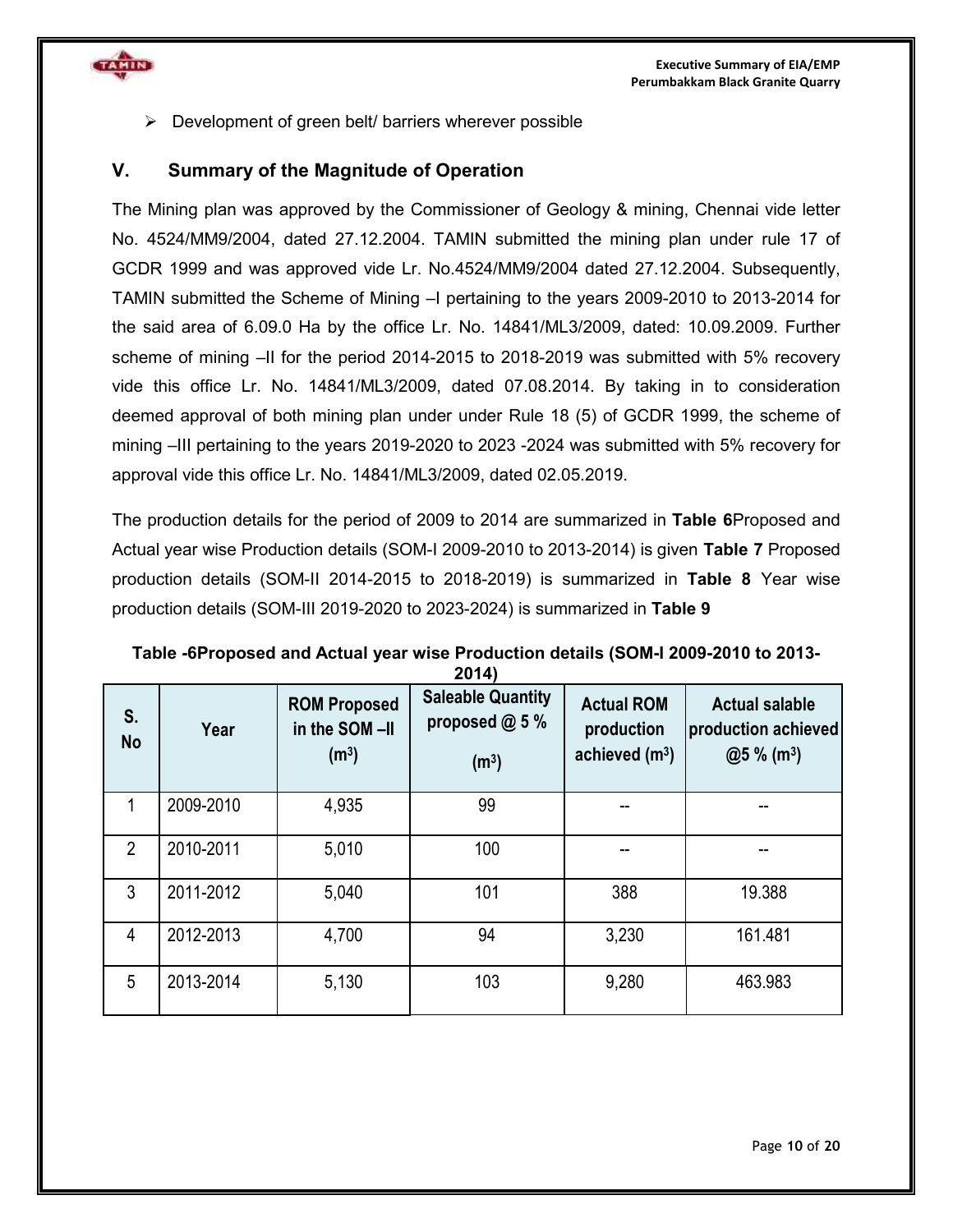

## **Table-7Proposed and Actual year wise Production details (SOM-II 2014-2015 to 2018- 2019)**

| S.<br><b>No</b> | Year         | <b>ROM</b><br>Proposed in<br>the SOM-II<br>(m <sup>3</sup> ) | <b>Saleable</b><br>Quantity<br>proposed @ 5<br>$\%$<br>(m <sup>3</sup> ) | <b>Actual</b><br><b>ROM</b><br>production<br>achieved<br>(m <sup>3</sup> ) | <b>Actual salable</b><br>production<br>achieved @5 %<br>(m <sup>3</sup> ) | <b>Permit obtained</b><br>quantity $(m^3)$ |
|-----------------|--------------|--------------------------------------------------------------|--------------------------------------------------------------------------|----------------------------------------------------------------------------|---------------------------------------------------------------------------|--------------------------------------------|
| 1               | 2014-2015    | 13,065                                                       | 653                                                                      | 13,368                                                                     | 668                                                                       | 713.676                                    |
| $\overline{2}$  | 2015-2016    | 15,093                                                       | 755                                                                      | 2,920                                                                      | 146                                                                       | 418.628                                    |
| 3               | 2016-2017    | 15,057                                                       | 753                                                                      | 1,952                                                                      | 98                                                                        | 63.832                                     |
| $\overline{4}$  | 2017-2018    | 15,313                                                       | 766                                                                      | 2,690                                                                      | 134                                                                       | 149.761                                    |
| 5               | 2018-2019    | 15,231                                                       | 762                                                                      | Nil                                                                        | Nil                                                                       |                                            |
|                 | <b>Total</b> | 73,759                                                       | 3,689                                                                    | 20,930                                                                     | 1,046                                                                     | 1345.897                                   |

## **Table -8Proposed and Actual year wise Production details (SOM-III2019-2020 to 2023- 2024)**

| S.<br><b>No</b> | Year         | <b>Production of</b><br>ROM(m <sup>3</sup> ) | <b>Recovery</b><br>$@10\%$ (m <sup>3</sup> ) | <b>Granite rejects</b><br>(m <sup>3</sup> ) |
|-----------------|--------------|----------------------------------------------|----------------------------------------------|---------------------------------------------|
| 1               | 2019-2020    | 13,065                                       | 1,307                                        | 11,758                                      |
| $\overline{2}$  | 2020-2021    | 13,970                                       | 1,397                                        | 12,573                                      |
| 3               | 2021-2022    | 14,502                                       | 1,450                                        | 13,052                                      |
| 4               | 2022-2023    | 15,313                                       | 1,531                                        | 13,782                                      |
| 5               | 2023-2024    | 14,784                                       | 1,478                                        | 13,306                                      |
|                 | <b>Total</b> | 71,634                                       | 7,163                                        | 64,471                                      |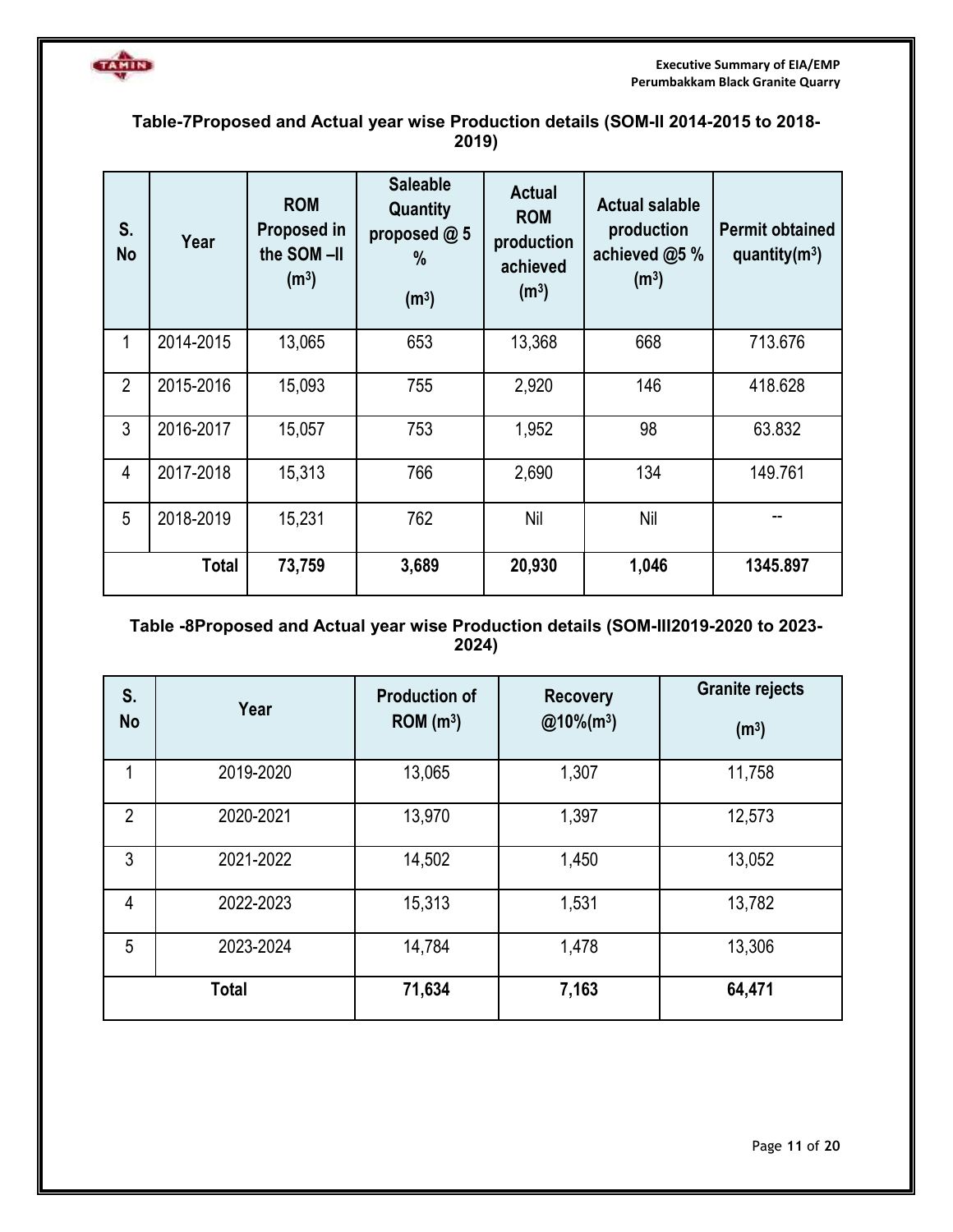

**Note:**

- As per MoEF & CC Notification dated 14.09.2006 and 14.03.2017 production details have to be taken from 2006 onwards only from minor minerals. Such productions from 2006 are provided above.
- Quarry closed on 30.11.2017.

| S.<br>Year<br><b>No</b> |              |                    | Generation of waste in Mining Scheme Period -III (m <sup>3</sup> ) |                        |               |
|-------------------------|--------------|--------------------|--------------------------------------------------------------------|------------------------|---------------|
|                         |              | <b>Over Burden</b> | <b>Side Burden</b>                                                 | <b>Granite rejects</b> | Total $(m^3)$ |
| 1                       | 2019-2020    | --                 |                                                                    | 11,758                 | 11,578        |
| $\overline{2}$          | 2020-2021    |                    | 1,848                                                              | 12,573                 | 14,421        |
| 3                       | 2021-2022    | --                 |                                                                    | 13,052                 | 13,052        |
| 4                       | 2022-2023    |                    | 6,390                                                              | 13,782                 | 20,172        |
| 5                       | 2023-2024    | --                 | 4,440                                                              | 13,306                 | 17,746        |
|                         | <b>Total</b> | <b>Nil</b>         | 12,678                                                             | 64,471                 | 77,149        |

#### **Table -9Year wise Waste Generation (SOM-III 2019-2020 to 2023-2024)**

## **VI. Land Requirement**

The black granite mine is over an extent of 6.09.0 Ha at S. F. No. 11/(Part) located at Perumbakkam Village, Vanur Taluk, Villupuram District, lies in the latitude of 12°05'53.67"N and longitude of 79°39'22.44"E. The area is marked in the survey of India Topo sheet No.57P/12.

Site Elevation is above 80 m from MSL. Land use Pattern is given in **Table-10.** 

## **Table-10 Land use Pattern**

| S.<br>No.    | <b>Land Use</b> | <b>Present</b><br>Area (Ha.) | Area required at the Present<br>Scheme Period (Ha.) | Area at the end of life quarry<br>(Ha.) |
|--------------|-----------------|------------------------------|-----------------------------------------------------|-----------------------------------------|
| ι.           | Quarrying Pit   | 0.91.0                       | 0.58.0                                              | 1.61.0                                  |
| $\mathbf{2}$ | Infrastructure  | 0.00.5                       | Nil                                                 | 0.00.5                                  |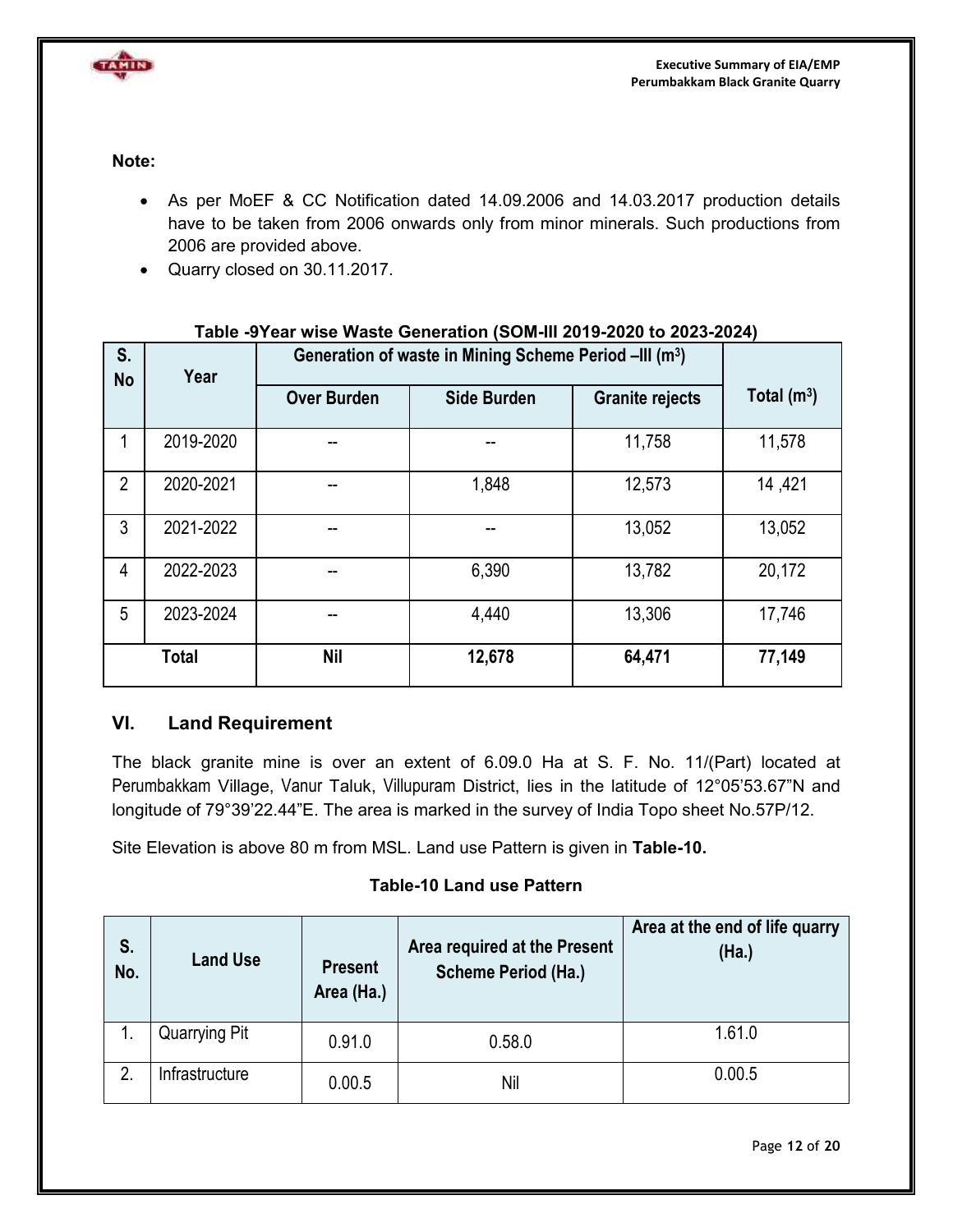

**Executive Summary of EIA/EMP Perumbakkam Black Granite Quarry** 

| 3. | Roads        | 0.26.0 | $\sim$ $\sim$ | 0.20.0 |
|----|--------------|--------|---------------|--------|
| 4. | Green Belt   | 0.09.0 | 0.07.0        | 0.25.0 |
| 5. | Waste Dump   | 0.95.0 | 0.65.5        | 2.26.0 |
| 6. | Unutilized   | 3.87.5 | 2.57.0        | 1.76.5 |
|    | <b>Total</b> | 6.09.0 | 3.87.5        | 6.09.0 |

## **VII. Water Requirement**

#### **Table -11Water requirement breakup**

| S. No | <b>Description</b>                | <b>Water Requirement(KLD)</b> |
|-------|-----------------------------------|-------------------------------|
|       | Drinking water & Domestic purpose | 0.5                           |
|       | Wire saw cutting purpose          | 0.3                           |
|       | Dust suppression                  | 0.3                           |
|       | Green belt                        | 0.4                           |
|       | Total                             |                               |

# **VIII. Power & Fuel Requirement**

The Power requirement is 60kVA met through one DG Set with a capacity of 125kVA. The Power requirement & fuel details are given in **Table-12.** 

#### **Table-12Power&Fuel Requirement**

| S.<br>No | <b>Details</b>         | <b>Existing</b> |
|----------|------------------------|-----------------|
|          | Power requirement(kVA) | 60              |
| 2        | DG Set capacity(kVA)   | $1*125$         |
| 3        | Diesel (Liters/day)    | 200             |

#### **IX. Manpower**

Manpower details are given in **Table-13.**

### **Table -13 Man power details of the quarry**

| S. No | <b>Description</b>  | No of persons |
|-------|---------------------|---------------|
|       | Manager             |               |
|       | Mine Foreman        |               |
|       | Operators & Drivers |               |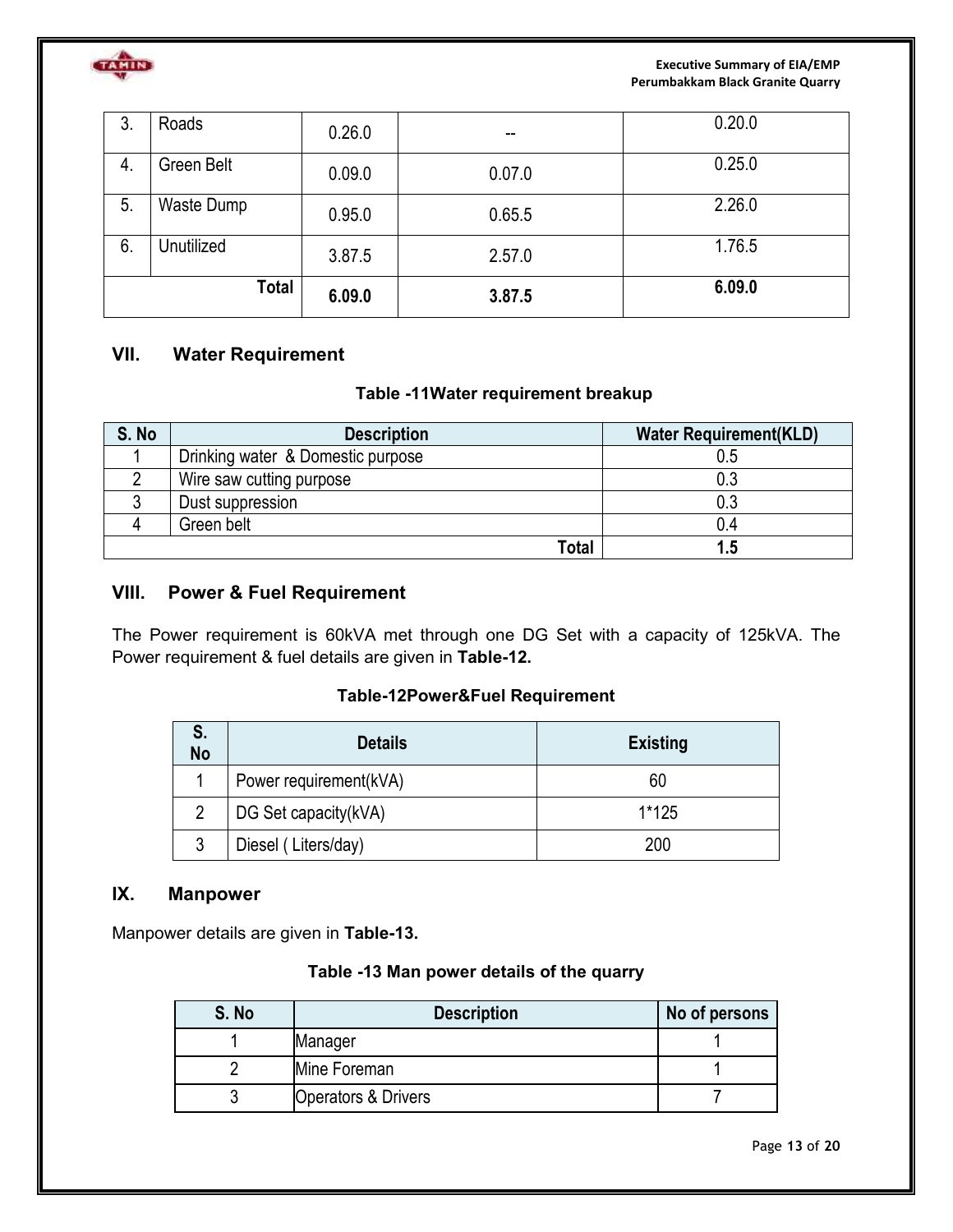

| Chiseling workers | nr<br>۷J |
|-------------------|----------|
| Total             | 0F<br>აა |

## **X. Solid Waste Generation &Management**

#### **Municipal Solid Waste Management**

#### **Table -14 Municipal Solid Waste generation & Management**

| S. No | Type      | <b>Quantity Kg/day</b> | <b>Disposal method</b>             |
|-------|-----------|------------------------|------------------------------------|
|       | Organic   | 6.0                    | Municipal bin including food waste |
|       | Inorganic | 10.0                   | <b>TNPCB</b> authorized recyclers  |
|       | Total     | 16.0                   | 16.0                               |

**Note:** As per CPCB guidelines: MSW per capita/day =0.45

## **XI. Hazardous Waste Management**

The type of hazardous waste and the quantity generated are given in **Table-15.**

| <b>Waste</b><br><b>Category No</b> | <b>Description</b> | Quantity<br>(L/Year) | <b>Mode of Disposal</b>                                                                                               |
|------------------------------------|--------------------|----------------------|-----------------------------------------------------------------------------------------------------------------------|
| 5.1                                | Waste Oil          | 3.0                  | Will be Collected in leak proof containers and<br>disposed TNPCB Authorized Agencies<br>for<br>Reprocessing/Recycling |

#### **Table -15 Hazardous Waste Generation and Management**

#### **XII. Analysis of Alternatives Sites Considered**

Since the quarry is an existing Black Granite quarry alternate sites are not considered.

## **XIII. Project Cost**

The total capital investment on the project is 99.97 Lakhs. The Capital investment of the Project is given in **Table-16.**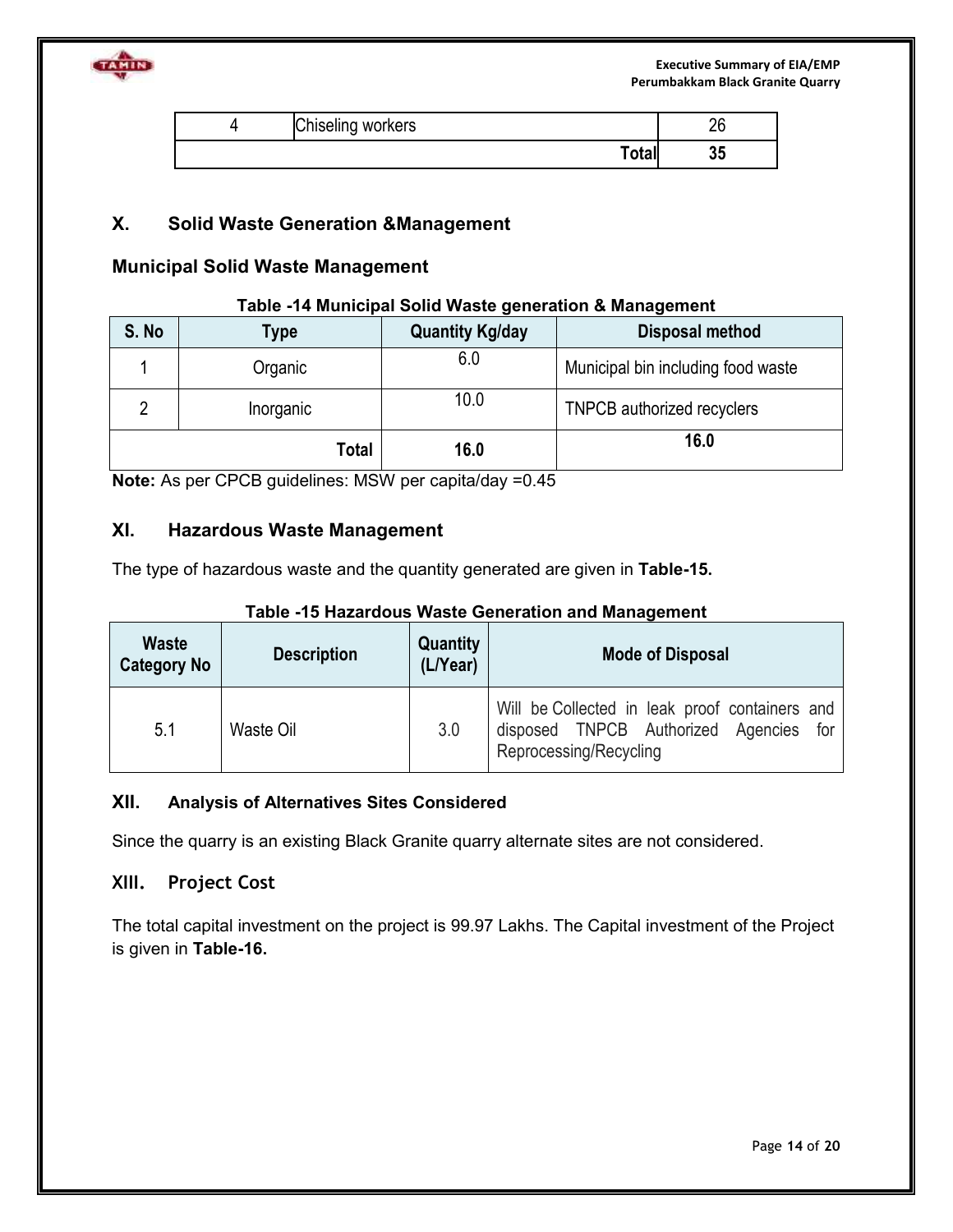

| S. No          | <b>Description of the Cost</b> | <b>Cost in Lakhs</b>             |
|----------------|--------------------------------|----------------------------------|
|                | <b>Fixed Asset Cost</b>        |                                  |
|                | Land Cost (Lease)              | Government land                  |
|                | abours Shed                    | 50,000                           |
| 1              | Sanitary facilities            | 50,000                           |
|                | <b>Fencing Cost</b>            | 1,25,000                         |
|                | <b>Sub Total</b>               | 2,25,000                         |
| II.            | Variable cost                  |                                  |
|                | <b>Operational Cost</b>        |                                  |
|                | <b>Machineries</b>             | 95,67,000                        |
|                | <b>Sub Total</b>               | 95,67,000                        |
|                | <b>EMP Cost</b>                |                                  |
|                | Afforestation                  | 30,000                           |
|                | <b>Water Sprinkling</b>        | 50,000                           |
| $\overline{2}$ | <b>Water Quality Test</b>      | 25,000                           |
|                | <b>Air Quality Test</b>        | 25,000                           |
|                | Noise/Vibration Test           | 25,000                           |
|                | <b>Sub Total</b>               | 1,55,000                         |
| 3              | <b>CSR Activities</b>          | 50,000                           |
|                | <b>Grand Total</b>             | 99,97,000/- $\simeq$ Rs. 1 Crore |

#### **Table-16 Capital Investment on the Project**

#### **XIV. Baseline Study**

#### **Meteorological Environment**

The micro-meteorological conditions during the study period for hourly data of wind speed, wind direction and temperature were recorded at the project site. The nearest Indian Meteorological Department (IMD) station located to project site is Pondicherry the annually determined wind direction is South East.

The site specific meteorological data of study period during the study period (June -August 2021). Maximum temperature is 40 $\degree$ C. Minimum temperature is 24 $\degree$ C. Average Relative humidity is 67.65%. Average Wind Speed is in study period is 3.34 m/s Study period predominant wind pattern is from West.

#### **Ambient Air Quality**

Maximum concentrations of  $PM_{10}$ ,  $PM_{2.5}$ ,  $SO_2$ ,  $NO_2$ ,  $CO$ ,  $Pb$ ,  $O_3$ ,  $NH_3$ ,  $C_6H_6$ ,  $C_{20}$   $H_{12}$ , As,Ni, are well within the National Ambient Air Quality Standards for Industrial, Commercial and Residential areas at all monitoring locations during the study period. The ambient air quality has been monitored at 8 locations for 12 parameters as per NAAQS, 2009 within the study area. The baseline levels of PM10 (42-65  $\mu q/m^3$ ), PM2.5 ( 18-35  $\mu q/m^3$ ), SO2 (6 – 13 $\mu q/m^3$ ), NO2 (13 – 25 μg/m<sup>3</sup>), CO (0.21 - 0.58 mg/m<sup>3</sup>),all the parameters are well within the National Ambient Air Quality Standards for Industrial, Commercial and Residential areas at all monitoring locations during the study period from June 2021 to August 2021.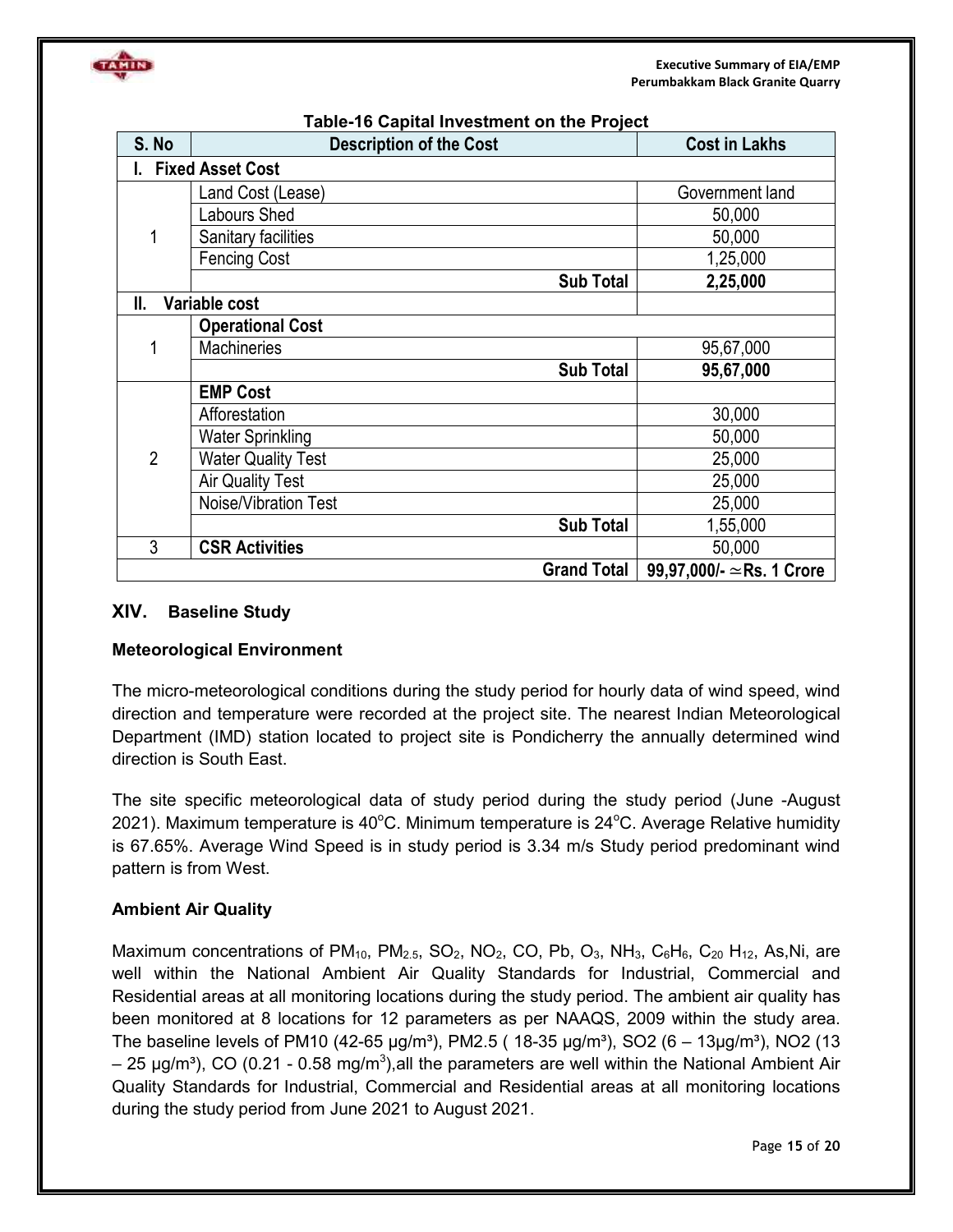

#### **Noise Environment**

The existing ambient noise levels were monitored using precision noise level meter in and around the project site at 10 km radius at 8 locations during study period (June-August 2021). In Industrial area day time noise levels was about 59.2 dB (A) and 53.8 dB(A) during night time, which is within prescribed limit by MoEF & CC (75 dB (A) Day time & 70 dB(A) Night time). In residential area day time noise levels varied from 50.4 dB (A) to 53.4dB (A) and night time noise levels varied from 40.3 dB(A) to 43.7 dB(A) across the sampling stations. The field observations during the study period indicate that the ambient noise levels in Residential area are all well within the limits.

The field observations during the study period indicate that the ambient noise levels in Industrial area, Commercial and in Residential area are slightly exceeding the limit prescribed by CPCB.

#### **Water Environment**

The prevailing status of water quality at 08 locations for surface water and 8 locations for ground water have been assessed during June 2021. The standard methods prescribed in IS were followed for sample collection, preservation and analysis in the laboratory for various physiochemical parameters.

#### **Surface water quality**

- pH varies between 7.08 -8.22.
- The Total Dissolved Solids range from 361 mg/l to 1129 mg/l.
- The chloride content in the surface water for study area ranges from 98.6 mg/l to 371.4 mg/l highest from location SW6.
- The sulphate content in the surface water of the study area varies between  $38.17 \text{ mgl}$  126.9 mg/l.
- The Total hardness ranges between 176 mg/l 465 mg/l.
- The concentration of heavy metals like As, Cd, Cr, Pb, Mn, Hg, Ni and Se at all locations are within the limits of IS 2296:1992.

#### **Ground Water Quality**

- The average pH ranges from 6.6 -8.03.
- TDS value varied from 534 mg/l to 1259 mg/l
- Chloride ranges 105.8 mg/L to 359.2 mg/L
- Total alkalinity as calcium carbonate values ranges from 149 mg/l to 248mg/l
- Sulphates ranges within permissible limit (39.2 mg/l 142.8 mg/l) in all 8 locations
- Total hardness ranges are between 247 mg/l 474 mg/l.

#### **Land Environment**

Assessment of soil characteristics is of paramount importance since the vegetation growth, agricultural practices and production is directly related to the soil fertility and quality. Soil sampling was carried out at eight (08) locations in the study area. It is observed that,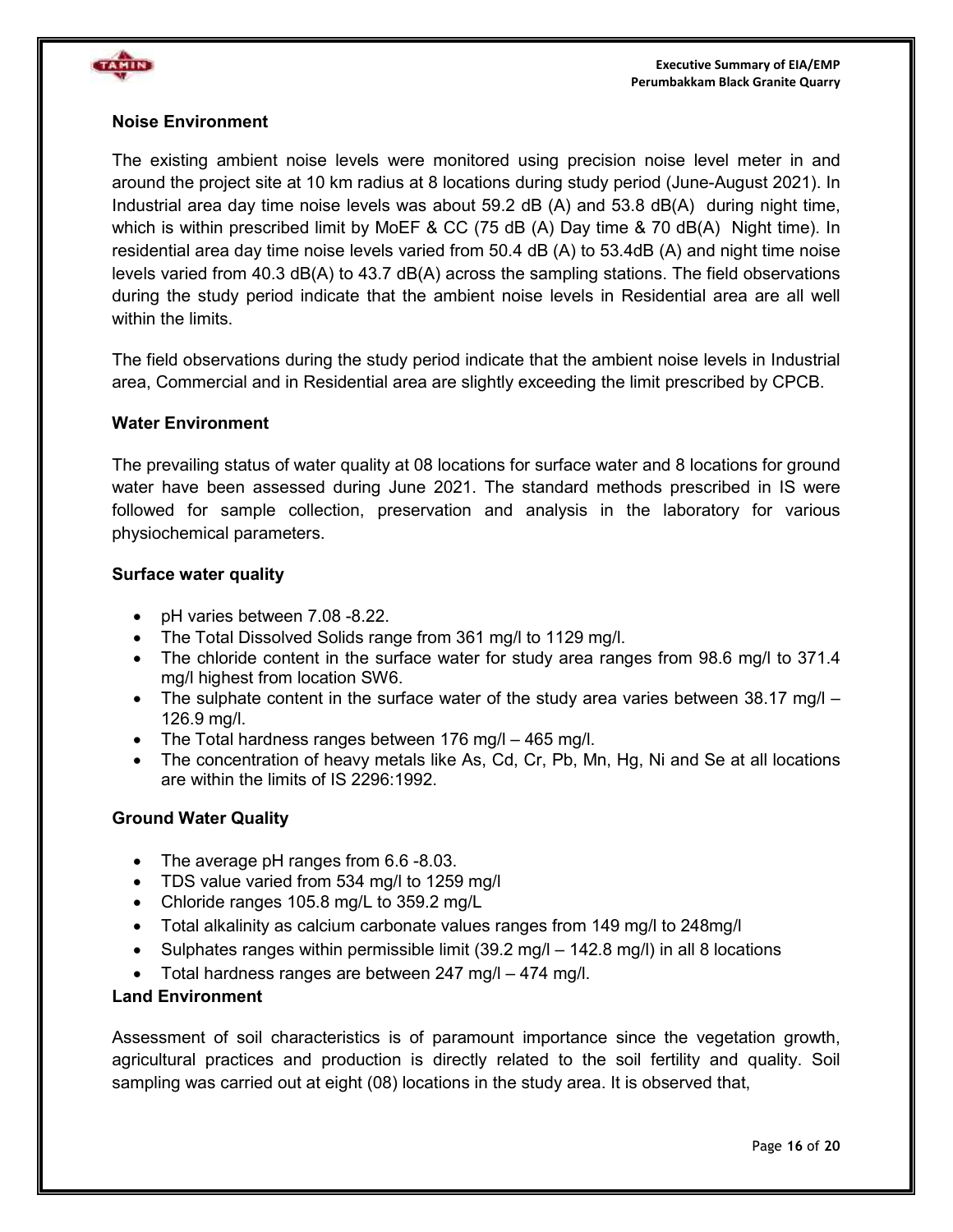**Executive Summary of EIA/EMP Perumbakkam Black Granite Quarry** 



- The pH of the soil samples ranged from 6.84 to 8.02
- Conductivity of the soil samples ranged from  $129 457 \mu S/cm$
- Nitrogen content ranged from 159.7 mg/kg to 286.4 mg/kg.
- Phosphorous ranged from 13.8 mg/kg to 31.2 mg/kg.
- Potassium content ranges from 153.4 mg/kg to 311.2 mg/kg.

#### **Biological Environment**

The species observed in the study area are mostly commercial crops and plantation crops and breaks were also observed throughout the semi-evergreen and moist deciduous forest types. There is no extinct flora and fauna species found in the study area.

#### **Socio Economic Environment**

A socio-economic study was undertaken in assessing aspects which are dealing with social and cultural conditions, and economic status in the study area. The study provides information such as demographic structure, population dynamics, infrastructure resources, and the status of human health and economic attributes like employment, per-capita income, agriculture, trade, and industrial development in the study area. The study of these characteristic helps in identification, prediction and evaluation of impacts on socio-economic and parameters of human interest due to proposed project developments. The parameters are:

- Demographic structure
- Infrastructure Facility
- Economic Status
- Health status
- Cultural attributes

#### **Socio Economic profile of the study area:**

- $\triangleright$  The population of the district is 3,458,873.
- $\triangleright$  The male and female population is 1,740,819 and 1,718,054 respectively.
- $\triangleright$  The average literacy rate is 71.88.
- $\triangleright$  The project area of 10 Km is fully rural and the main occupation is agricultural and allied activities.

## **XV. Anticipated Environmental Impacts**

#### **Air Environment**

The emissions mainly generated from the mining activities are Blasting, Drilling, Scrapping, Excavation, Loading, Unloading, and transportation etc. Machinery like compressors and jack hammers are used for Drilling. Fugitive dust control in mine is given in **Table-17.**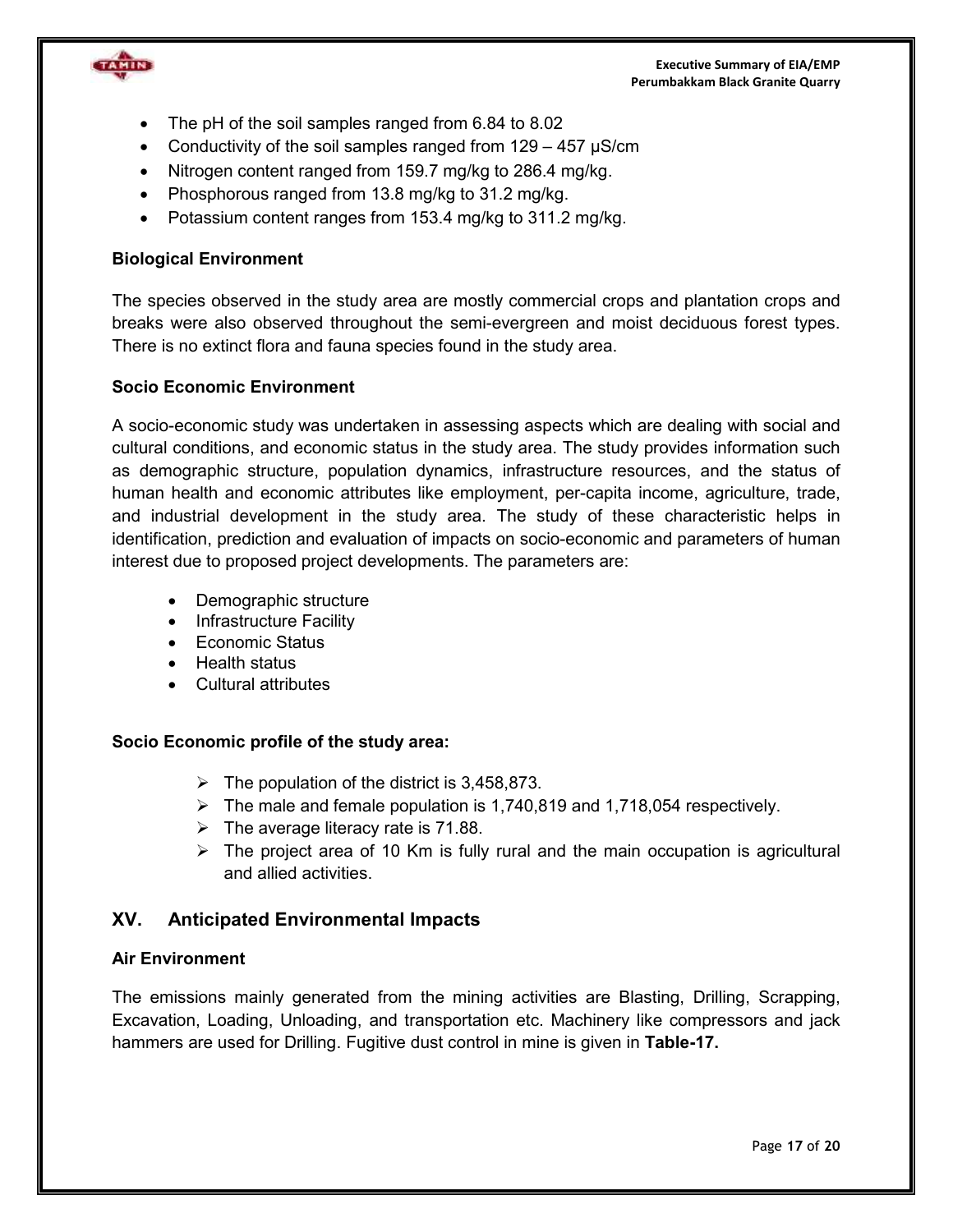

| S. No | <b>Activities</b>                   | <b>Best practices</b>                                                                                                                                                                                                                      |  |  |
|-------|-------------------------------------|--------------------------------------------------------------------------------------------------------------------------------------------------------------------------------------------------------------------------------------------|--|--|
|       | <b>Drilling</b>                     | Drills should be provided with dust extractors (dry or wet<br>➤<br>system)                                                                                                                                                                 |  |  |
| 2     | <b>Blasting</b>                     | Water spray before blasting<br>➤<br>Water spray on blasted material prior to transportation<br>➤<br>Use of controlled blasting technique<br>➤                                                                                              |  |  |
| 3     | Transportation of<br>mined material | Covering of the trucks/dumpers to avoid spillage<br>Compacted haul road<br>➤<br>Speed control on vehicles<br>Development of a green belt of suitable width on both sides of<br>⋗<br>road, which acts as wind break and traps fugitive dust |  |  |

## **Table-17 Fugitive dust control in mine**

#### **Noise Environment**

Baseline study showed that the noise levels in both Industrial area and in Residential area are slightly exceeded the limit prescribed by CPCB. The designed equipment with noise levels not exceeding beyond the requirements of Occupational Health and Safety Administration Standard will be employed.

#### **Land Use**

The quarry is in operations since 1984 and extent of lease area is 6.09.0 Ha. The mining operation is in operation since 1984 and extent of lease area is 6.09.0 Ha and Land classifies as a Government poramboke land. The quarry lease was applied quarry lease vide G.O. (3D) No. 2, Industries (MME-1) dept dated 12.01.2009 for 20 years & the lease period is valid up to 18.06.2029.

#### **Wastewater Management**

Sewage (0.42 KLD) is being sent to septic tank followed by soakpit. There is no process effluent generation in quarry project.

#### **Biological Environment**

To reduce the adverse effects on flora/fauna status that are found in project area due to deposition of dust generating from mining operations, water sprinkling and water spraying systems will be ensured in all dust prone areas to arrest dust generation.

#### **Solid/ Hazardous Waste Management**

Municipal Solid Wastes including food waste are being disposed to municipal bin.

#### **Environmental Monitoring Program**

A monitoring schedule with respect to Ambient Air Quality, Water & Wastewater Quality, Noise Quality as per Tamil NaduState Pollution Control Board (TNPCB), shall be maintained.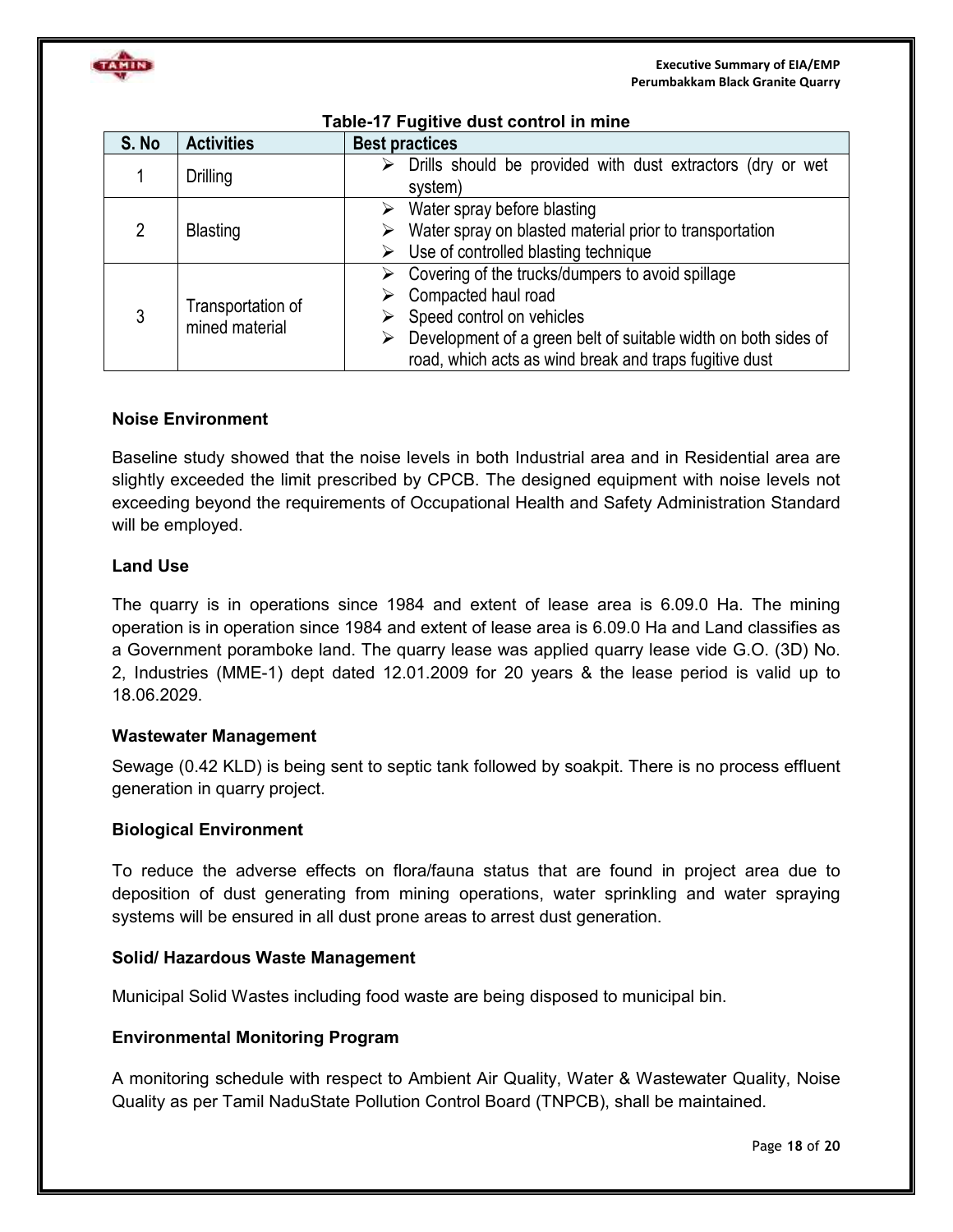

#### **XVI. Greenbelt Development**

The green belt plantation programme will be continued till the end of the mining operation in the area. In framing out this programme on a sustainable and scientific base, due consultation and coordination with the forest department will be sought. The existing plantation will be developed inside the mining lease is about 0.25.0 ha, out of 6.09.0 ha.Plants are chosen to provide aesthetic, ecological and economical value. Trees will help to arrest propagation of noise and help to lessen dust pollution due to dust arresting action.

#### **XVII. Disaster Management Plan**

The salient features of Disaster Management Plan include

- Emergency shutdown procedure
- Electrical Power Failure & Key Utility failures
- Fire protection system
- Emergency safety equipment & Reporting and response to emergency
- Emergency Help from nearby industries and tie up with nearby industries
- Emergency Control Room is the focal point in case of an emergency from where the operations to handle the emergency are directed and coordinated. It will be equipped with P & T telephones, Paging system and Emergency siren.

#### **XVIII. Corporate Environmental Responsibility**

- TAMIN Perumbakkam site had no Relocation and Rehabilitation.
- Most villages have benefitted mutually at Perumbakkam where the mining industry has provided indirect jobs for labor and villages provide accommodation for the labor and staff.
- Supportive industries like food supply and essential shops are economic growth in the villages. The site has provided road access to a few nearby village sites.
- TAMIN Provision for CSR activities are summarized as follows.

## **Corporate Environmental Responsibility**

TAMIN Perumbakkam site had no Relocation and Rehabilitation. Most villages have benefitted mutually at Perumbakkam where the mining industry has provided indirect jobs for labor and villages provide accommodation for the labor and staff. Supportive industries like food supply and essential shops are economic growth in the villages. The site has